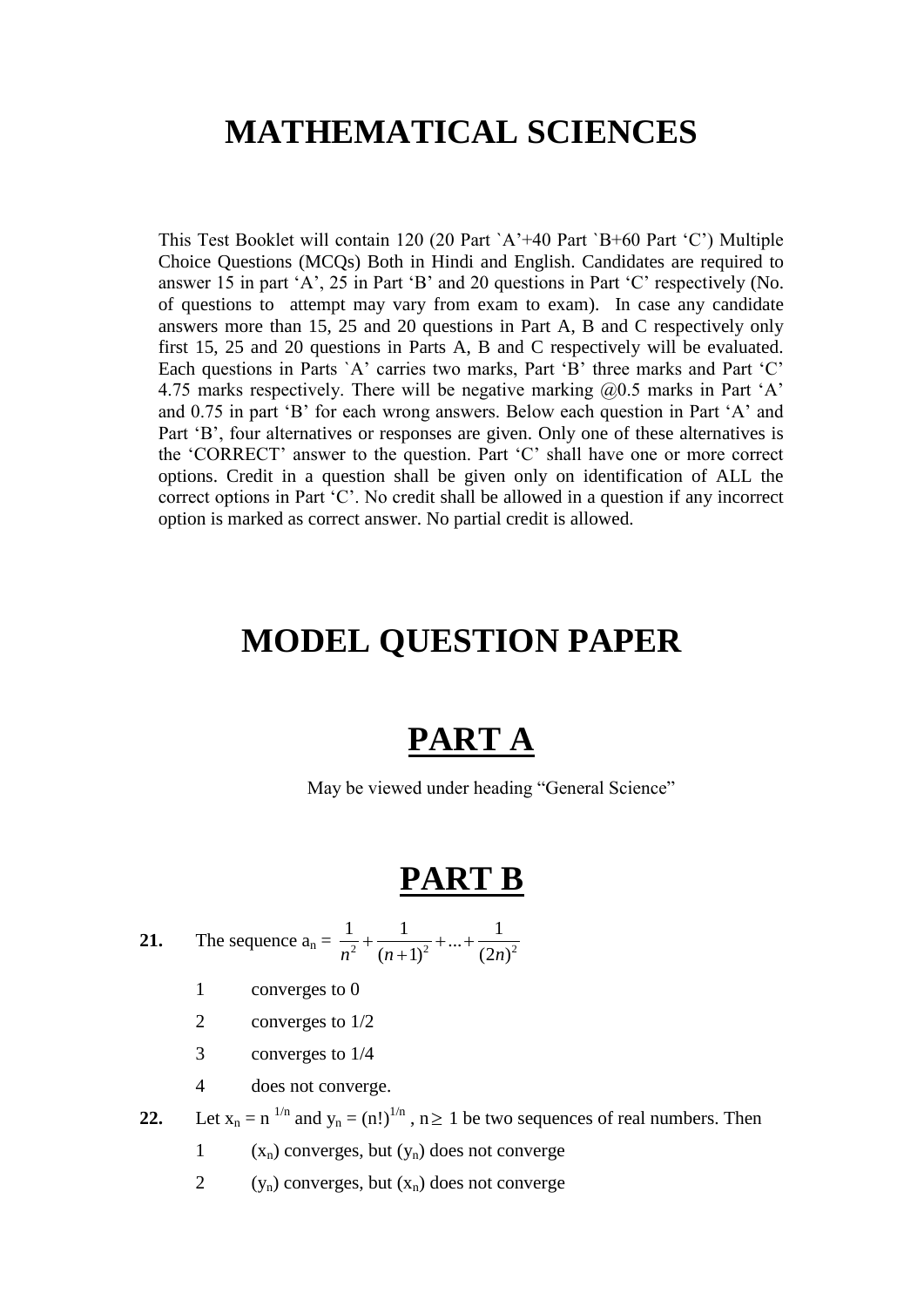- 3 both  $(x_n)$  and  $(y_n)$  converge
- 4 Neither  $(x_n)$  nor  $(y_n)$  converges
- **23.** The set  $\{x \in \mathbb{R} : x \sin x \leq 1, x \cos x \leq 1\} \subset \mathbb{R}$  is
	- 1 a bounded closed set
	- 2 a bounded open set
	- 3 an unbounded closed set.
	- 4 an unbounded open set.

**24.** Let  $f:[0,1] \to \mathbb{R}$  be continuous such that  $f(t) \ge 0$  for all t in [0, 1]. Define

$$
g(x) = \int_{0}^{x} f(t)dt
$$
 then

- 1 g is monotone and bounded
- 2 g is monotone, but not bounded
- 3 g is bounded, but not monotone
- 4 g is neither monotone nor bounded

25. Let f be a continuous function on [0, 1] with f(0) =1. Let G(a) = 
$$
\frac{1}{a} \int_{0}^{a} f(x) dx
$$

- 1  $\boldsymbol{0}$  $\lim_{a \to 0} G(a) = \frac{1}{2}$  $\lim_{a\to 0} S(x)$  2  $\lim_{a \to 0} G(a) =$
- 2  $\lim_{a \to 0} G(a) = 1$
- 3  $\lim_{a \to 0} G(a) = 0$
- 4 The limit  $\lim_{a \to 0} G(a)$  dose not exist

**26.** Let 
$$
\alpha_n = \sin(\frac{1}{n^2})
$$
,  $n = 1, 2, ...$  Then

1 
$$
\sum_{n=1}^{\infty} \alpha_n
$$
 converges

2  $\limsup_{n\to\infty} \alpha_n \neq \liminf_{n\to\infty} \alpha_n$  $\lim_{n\to\infty} \alpha_n + \lim_{n\to\infty}$  $\neq$ 

$$
3 \qquad \lim_{n \to \infty} \alpha_n = 1
$$

4 
$$
\sum_{n=1}^{\infty} \alpha_n \text{ diverges}
$$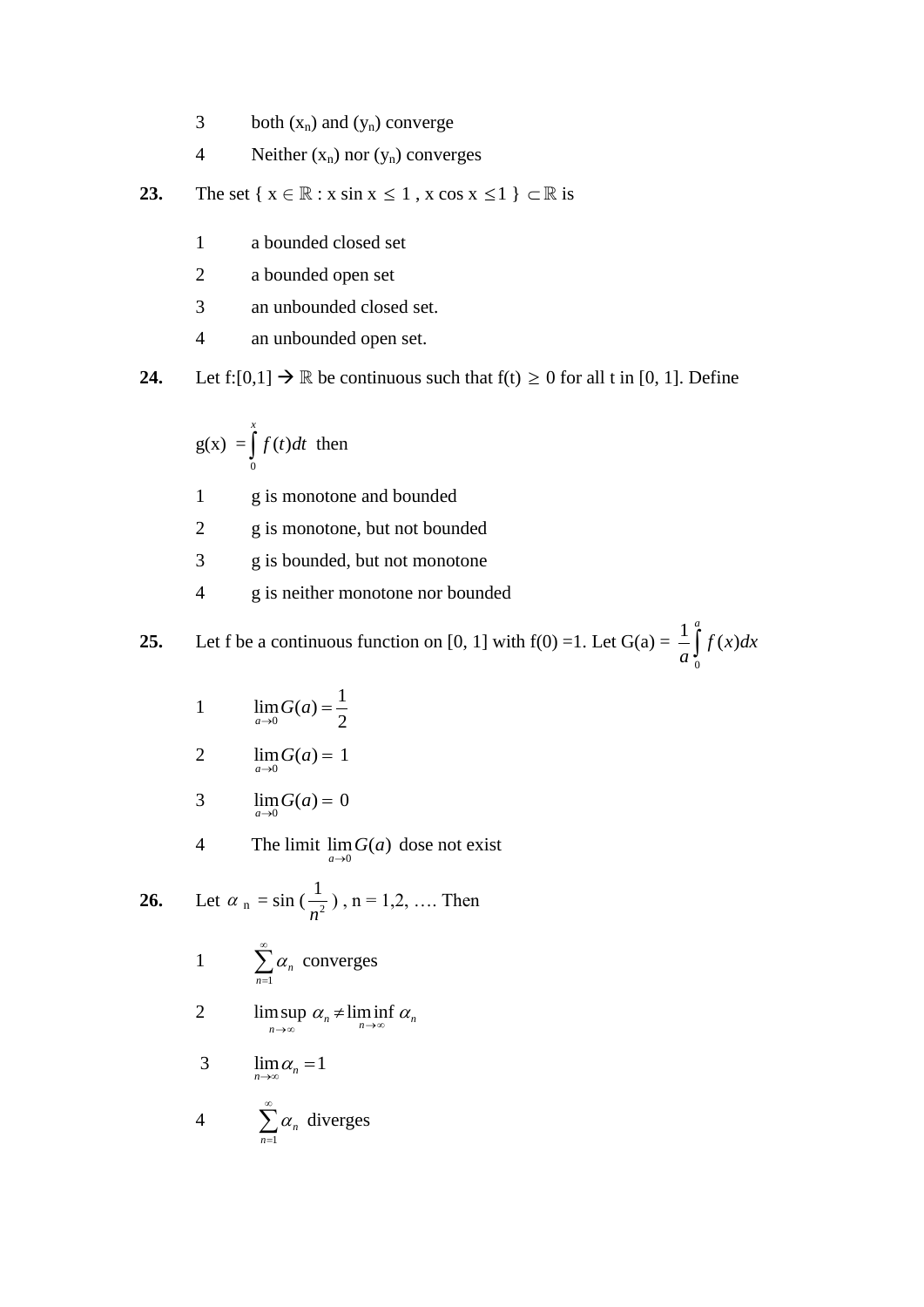**27.** If, for  $x \in \mathbb{R}$ ,  $\varphi(x)$  denotes the integer closest to x (if there are two such

|   | integers take the larger one), then $\int \varphi(x) dx$ equals | 10 |  |
|---|-----------------------------------------------------------------|----|--|
|   | 22                                                              |    |  |
|   | 11                                                              |    |  |
| 3 | 20                                                              |    |  |
|   |                                                                 |    |  |

**28.** Let P be a polynomial of degree  $k > 0$  with a non-zero constant term. Let  $f_n(x)$ 

$$
=P(\frac{x}{n}) \ \forall \ x \in (0,\infty)
$$

1 
$$
\lim_{n \to \infty} f_n(x) = \infty \quad \forall x \in (0, \infty)
$$

- 2  $\exists x \in (0, \infty)$  such that  $\lim_{n \to \infty} f_n(x) > P(0)$
- 3  $\lim_{n \to \infty} f_n(x) = 0 \quad \forall x \in (0, \infty)$

4 
$$
\lim_{n\to\infty} f_n(x) = P(0) \qquad \forall x \in (0, \infty)
$$

**29.** Let C [0, 1] denote the space of all continuous functions with supremum norm.

Then, 
$$
K = \frac{1}{i} f \hat{I}
$$
 [0,1]:  $\lim_{n \to \infty} f \frac{\text{ad}}{\hat{\textbf{g}}_n \dot{\vec{\textbf{g}}}} = 0 \ddot{\textbf{y}} \text{ is a}$ 

- 1. vector space but not closed in  $C[0,1]$ .
- 2. closed but does not form a vector space.
- 3. a closed vector space but not an algebra.
- 4. a closed algebra.
- **30.** Let u, v, w be three points in  $\mathbb{R}^3$  not lying in any plane containing the origin.

Then

- 1  $\alpha_1$ **u** +  $\alpha_2$ **v** +  $\alpha_3$ **w** = 0 =>  $\alpha_1$  =  $\alpha_2$  =  $\alpha_3$  = 0
- 2 u, v, w are mutually orthogonal
- 3 one of u, v, w has to be zero
- 4 u, v , w cannot be pairwise orthogonal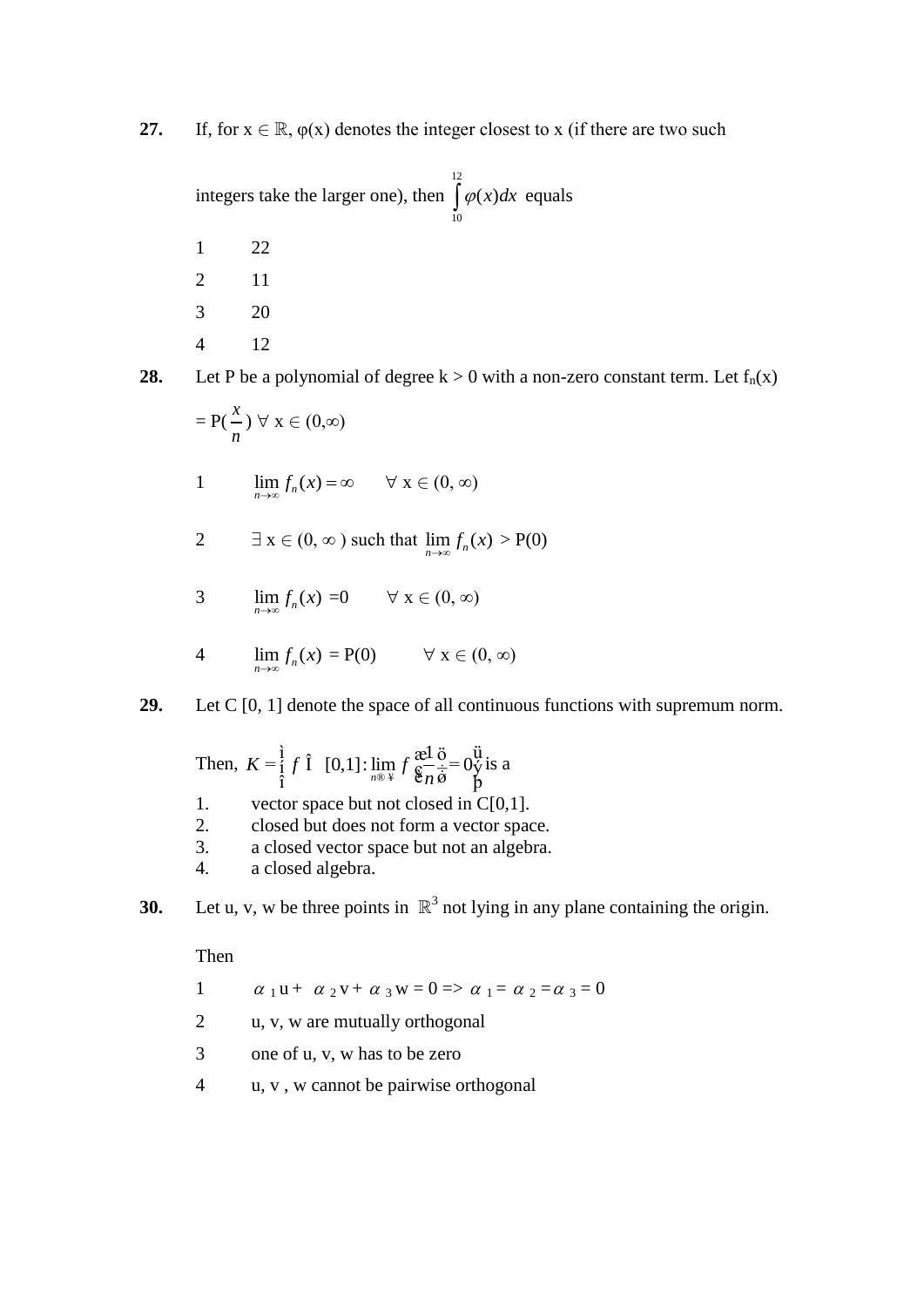## **31.** Let x, y be linearly independent vectors in  $\mathbb{R}^2$  suppose T:  $\mathbb{R}^2 \to \mathbb{R}^2$  is a

linear transformation such that  $Ty = \alpha x$  and  $Tx = 0$  Then with respect to some basis in  $\mathbb{R}^2$ , T is of the form

- 1  $\boldsymbol{0}$ 0 *a*  $\begin{pmatrix} a & 0 \\ 0 & a \end{pmatrix}$  $a > 0$ 2 0  $\boldsymbol{0}$ *a*  $\begin{pmatrix} a & 0 \\ 0 & b \end{pmatrix}$  $, a, b > 0; a \neq b$ 3 0 1  $\begin{pmatrix} 0 & 1 \\ 0 & 0 \end{pmatrix}$ 4 0 0  $\begin{pmatrix} 0 & 0 \ 0 & 0 \end{pmatrix}$
- **32.** Suppose A is an n x n real symmetric matrix with eigenvalues  $\lambda_1, \lambda_2, ..., \lambda_n$ then
	- 1 1  $det(A)$ *n i i*  $\lambda_i$  < det(A  $\prod_{i=1} \lambda_i <$ 2 1  $det(A)$ *n i i*  $\lambda_i > \det(A)$  $\prod_{i=1} \lambda_i >$ 3 1  $det(A)$ *n i i*  $\lambda_i = \det(A)$  $\prod_{i=1} \lambda_i =$ 4 *if*  $det(A) = 1$  then  $\lambda_j = 1$  for  $j = 1, \dots n$ .
- **33.** Let f be analytic on  $D = \{ z \in \mathbb{C} : |z| < 1 \}$  and  $f(0) = 0$ .

Define

$$
g(z) = \begin{cases} \frac{f(z)}{z}; z \neq 0\\ f'(0); z = 0 \end{cases}
$$

Then

1 g is discontinuous at  $z = 0$  for all f 2 g is continuous, but not analytic at  $z = 0$  for all f

- 3 g is analytic at  $z = 0$  for all f
- 4 g is analytic at  $z = 0$  only if  $f'(0) = 0$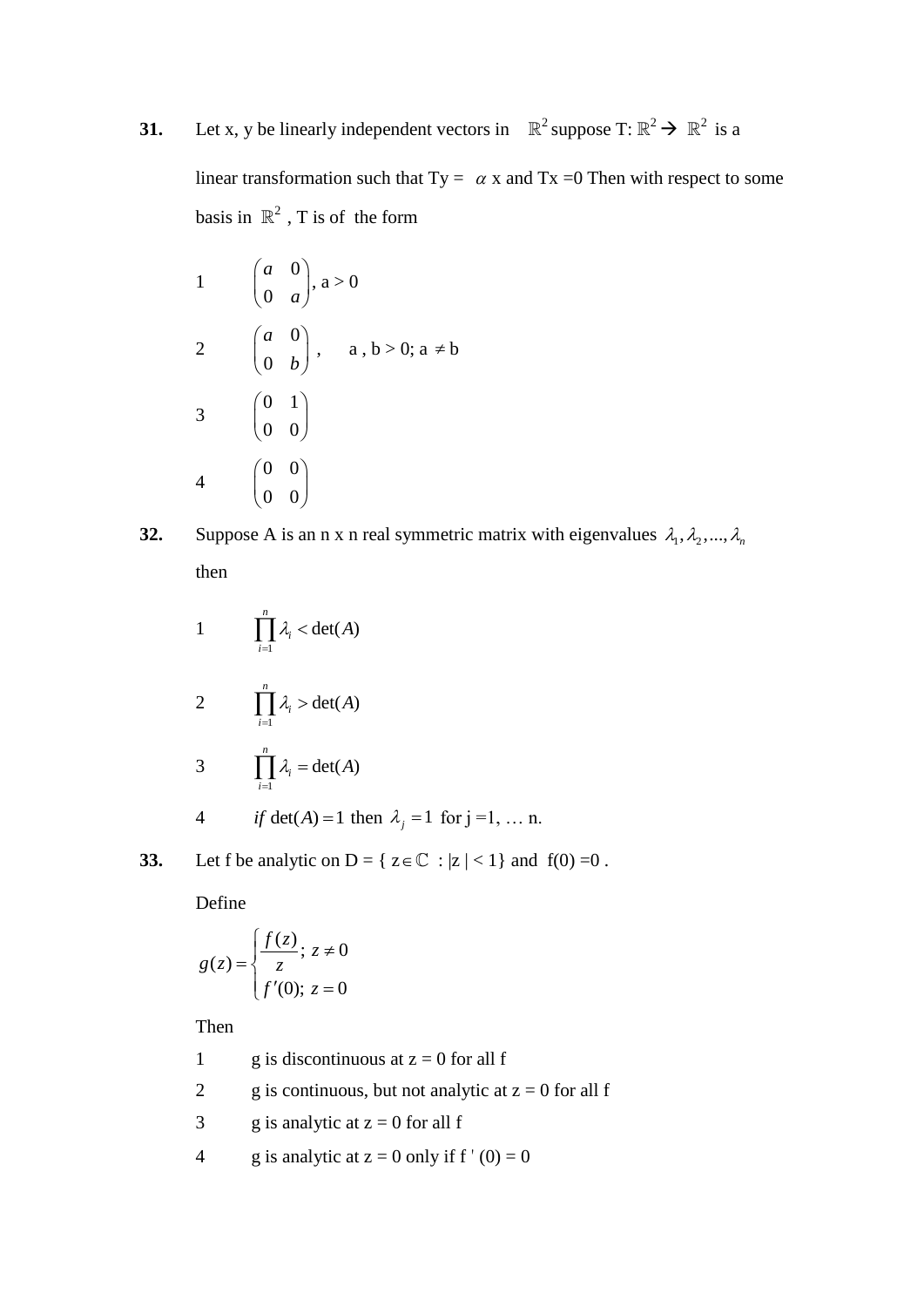**34.** Let  $\Omega \subseteq \mathbb{C}$  be a domain and let  $f(z)$  be an analytic function on  $\Omega$  such that

 $|f(z)| = |\sin z|$  for all  $z \in \Omega$  then

1 
$$
f(z) = \sin z
$$
 for all  $z \in \Omega$ 

- 2  $f(z) = \sin\left(\overline{z}\right)$  for all  $z \in \Omega$ .
- 3 there is a constant  $c \in \mathbb{C}$  with  $|c| = 1$  such that  $f(z) = c \sin z$

for all  $z \in \Omega$ 

- 4 such a function  $f(z)$  does not exist
- **35.** The radius of convergence of the power series

|                | $\sum (4n^4 - n^3 + 3) z^n$ is<br>$n=0$ |
|----------------|-----------------------------------------|
| $\mathbf{1}$   | 0                                       |
| $\overline{2}$ |                                         |
| 3              | 5                                       |
|                | х.                                      |

**36.** Let  $\mathbb F$  be a finite field such that for every  $a \in \mathbb F$  the equation  $x^2 = a$  has a

solution in  $\mathbb F$ . Then

- 1 the characteristic of  $\mathbb F$  must be 2
- 2  $\mathbb F$  must have a square number of elements
- 3 the order of  $\mathbb F$  is a power of 3
- 4 **F** must be a field with prime number of elements

**37.** Let  $\mathbb F$  be a field with  $5^{12}$  elements. What is the total number of proper subfields

- of  $\mathbb{F}$ ? 1 3 2 6
- 3 8
- 4 5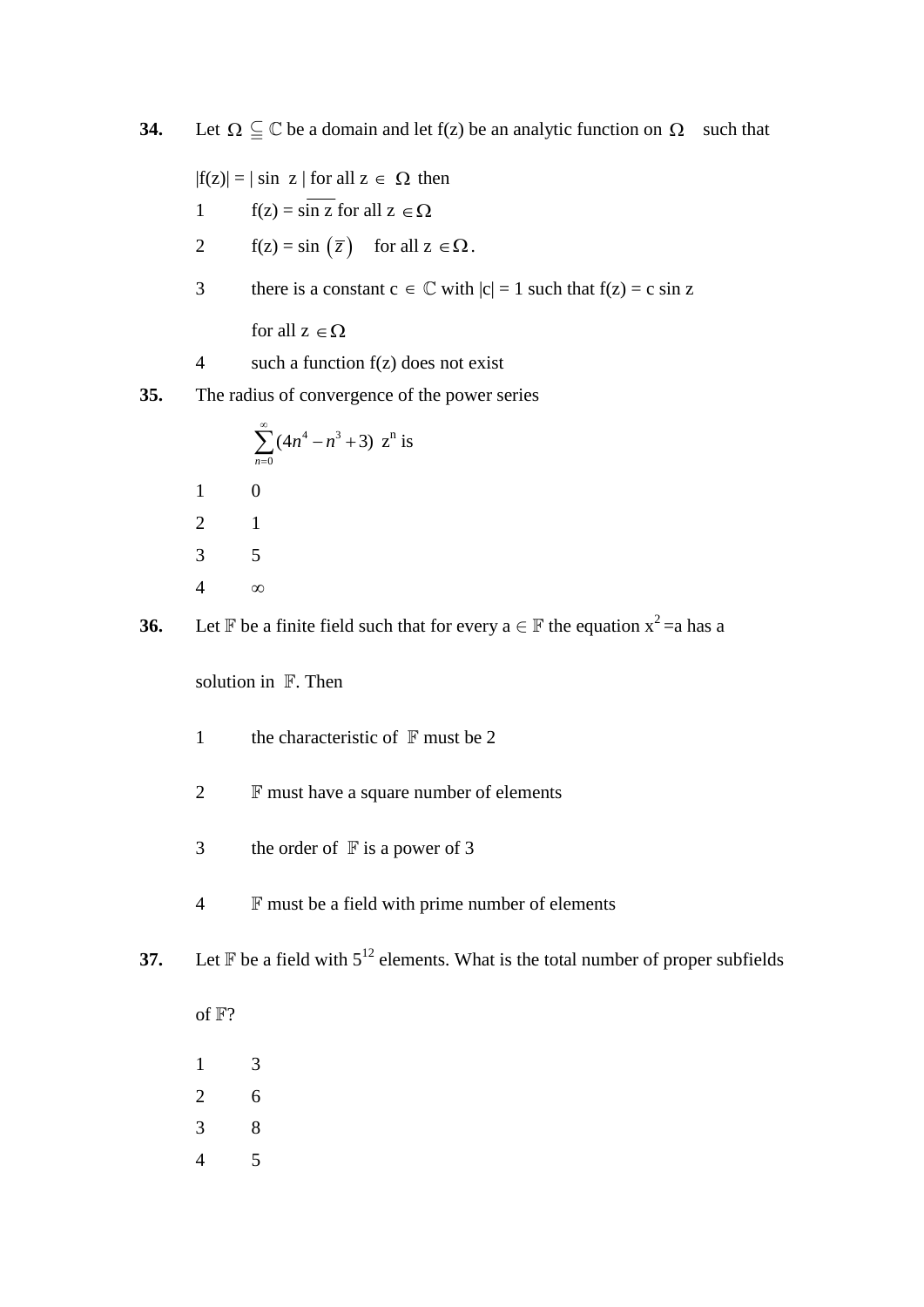- **38.** Let K be an extension of the field Q of rational numbers
	- 1 If K is a finite extension then it is an algebraic extension
	- 2 If K is an algebraic extension then it must be a finite extension
	- 3 If K is an algebraic extension then it must be an infinite extension
	- 4 If K is a finite extension then it need not be an algebraic extension
- **39.** Consider the group  $S_9$  of all the permutations on a set with 9 elements. What is the largest order of a permutation in  $S_9$  ?
	- 1 21
	- 2 20
	- 3 30
	- 4 14
- **40.** Suppose V is a real vector space of dimension 3. Then the number of pairs of linearly independent vectors in V is
	- 1 one
	- 2 infinity
	- $\overline{3}$  $e^3$
	- 4 3
- **41.** Consider the differential equation

$$
\frac{dy}{dx} = y^2, (x, y) \in \mathbb{R} \times \mathbb{R}.
$$

Then,

- 1. all solutions of the differential equation are defined on  $(-\infty,\infty)$ .
- 2. no solution of the differential equation is defined on  $(-\infty,\infty)$ .
- 3. the solution of the differential equation satisfying the initial condition

$$
y(x_0) = y_0, y_0 > 0
$$
, is defined on  $\left(-\infty, x_0 + \frac{1}{y_0}\right)$ .

4. the solution of the differential equation satisfying the initial condition

$$
y(x_0)=y_0
$$
,  $y_0>0$ , is defined on  $\underset{\mathfrak{G}}{\mathfrak{E}} x_0 - \frac{1}{y_0}, \underset{\mathfrak{H}}{\mathfrak{E}} \underset{\mathfrak{G}}{\overset{\bullet}{\mathfrak{G}}}$ .

**42.** The second order partial differential equation

$$
\left(1 - \sqrt{xy}\right) \frac{\partial^2 u}{\partial x^2} + 2 \frac{\partial^2 u}{\partial x \partial y} + \left(1 + \sqrt{xy}\right) \frac{\partial^2 u}{\partial y^2} = 0
$$
 is

- 1. hyperbolic in the second and the fourth quadrants
- 2. elliptic in the first and the third quadrants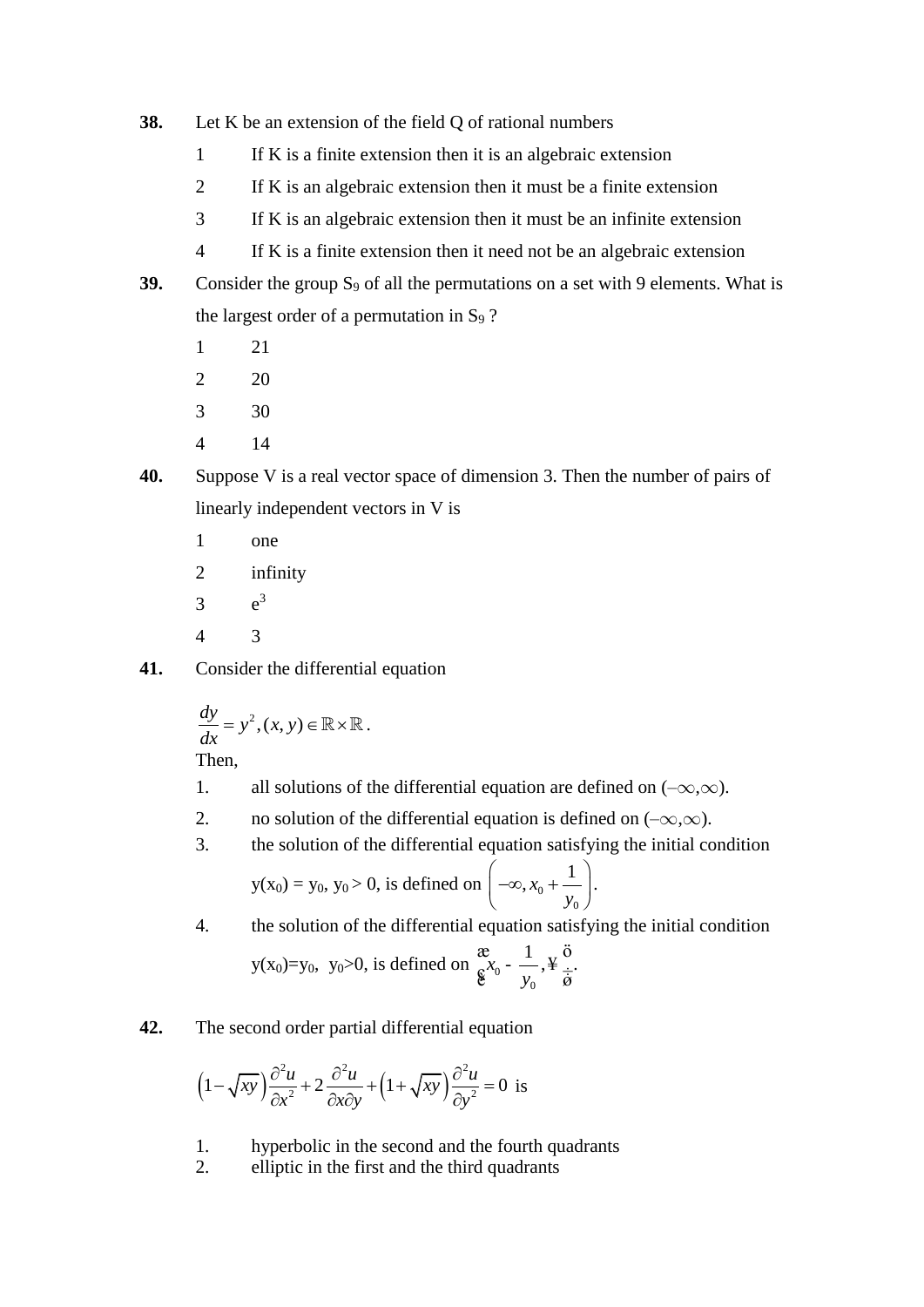- 3. hyperbolic in the second and elliptic in the fourth quadrant
- 4. hyperbolic in the first and the third quadrants

**43.** A general solution of the equation 
$$
\frac{\P u(x, y)}{\P x} + u(x, y) = e^{-x}
$$
 is

- 1.  $u(x, y) = e^{-x}f(y)$
- 2.  $u(x, y) = e^{-x}f(y) + xe^{x}$
- 3.  $u(x, y) = e^{+x} f(y) + x e^{+x}$
- 4.  $u(x, y) = e^{-x}f(y) + xe^{-x}$
- **44.** Consider the application of Trapezoidal and Simpson"s rules to the following integral

$$
\int_{0}^{4} (2x^3 - 3x^2 + 5x + 1) dx
$$

- 1. Both Trapezoidal and Simpson"s rules will give results with same accuracy.
- 2. The Simpson"s rule will give more accuracy than the Trapezoidal rule but less accurate than the exact result.
- 3. The Simpson"s rule will give the exact result.
- 4. Both Trapezoidal rule and Simpson"s rule will give the exact results.
- **45.** The integral equation

$$
g(x)y(x)=f(x)+\lambda\int_{\alpha}^{\beta}k(x,t)y(t)dt
$$

with f(x),  $g(x)$  and k(x,t) as known functions,  $\alpha$  and  $\beta$  as known constants, and λ as a known parameter, is a

- 1. linear integral equation of Volterra type
- 2. linear integral equation of Fredholm type
- 3. nonlinear integral equation of Volterra type
- 4. nonlinear integral equation of Fredholm type

**46.** Let 
$$
y(x) = f(x) + \lambda \int_{a}^{b} k(x,t)y(t)dt
$$
, where  $f(x)$  and  $k(x,t)$  are known functions, a

and b are known constants and  $\lambda$  is a known parameter. If  $\lambda_i$  be the eigenvalues of the corresponding homogeneous equation, then the above integral equation has in general,

- 1. many solutions for  $\lambda \neq \lambda_i$
- 2. no solution for  $\lambda \neq \lambda_i$ <br>3. a unique solution for
- a unique solution for  $\lambda = \lambda_i$
- 4. either many solutions or no solution at all for  $\lambda = \lambda_i$ , depending on the form of  $f(x)$

**47.** The equation of motion of a particle in the x-z plane is given by  $\hat k$  $\frac{d\vec{v}}{dt} = -\vec{v} - \hat{k}$  $=-\vec{v}-\vec{v}$  $\rightarrow$ 

$$
\frac{d\vec{v}}{dt} = -\vec{v} - \vec{k}
$$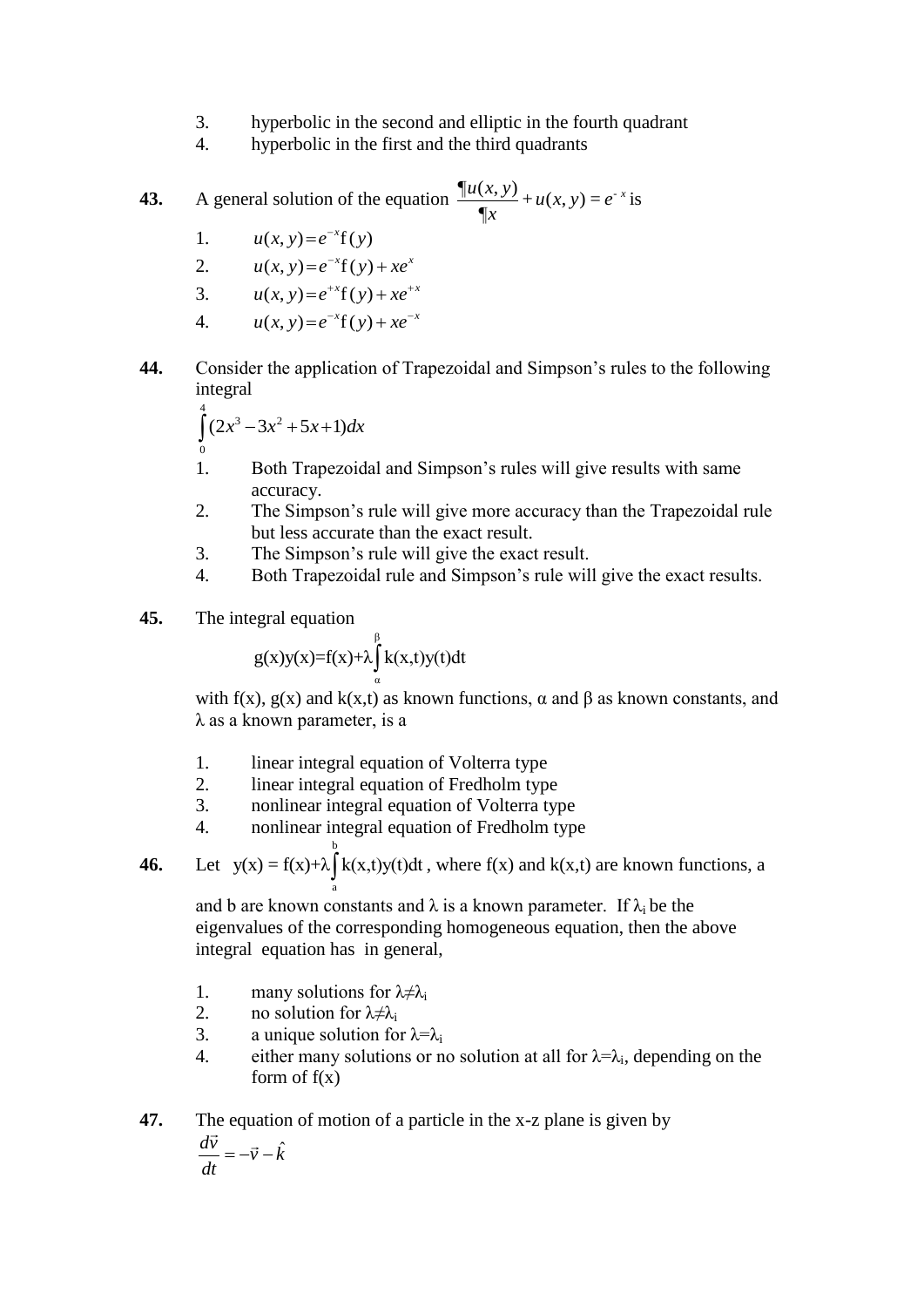with  $\vec{v} = \alpha \hat{k}$ , where  $\alpha = \alpha(t)$  and  $\hat{k}$  is the unit vector along the z-direction. If initially (i.e.,  $t = 0$ )  $\alpha = 1$ , then the magnitude of velocity at  $t = 1$  is

1. 2/e 2.  $(2+e)/3$ 3.  $(e-2)/e$ 4. 1

**48.** Consider the functional

$$
F(u, v) = \int_0^{\pi/2} \left[ \left( \frac{du}{dx} \right)^2 + \left( \frac{dv}{dx} \right)^2 + 2u(x)v(x) \right] dx
$$
  
with  
 $u(0) = 1, v(0) = -1$  and  
 $u\left(\frac{\pi}{2}\right) = 0, v\left(\frac{\pi}{2}\right) = 0$ .

Then, the extremals satisfy

1. 
$$
u(\pi) = 1, v(\pi) = -1
$$
  
\n2.  $u(\pi) + v(\pi) = 0, u(\pi) - v(\pi) = 2$   
\n3.  $u(p) = -1, v(p) = 1$   
\n4.  $u(\pi) + v(\pi) = -2, u(\pi) - v(\pi) = 0$ 

**49.** The pairs of observations on two random variables X and Y are

: 2 5 7 11 13 19 : 0 15 25 45 55 85 *Y*  $X \cdot$ 

Then the correlation coefficient between X and Y is

**50.** Let  $X_1, X_2, X_3$  be independent random variables with  $P(X_i = +1) = P(X_i = -1)$  $= 1/2$ . Let  $Y_1 = X_2X_3$ ,  $Y_2 = X_1X_3$  and  $Y_3 = X_1X_2$ .

Then which of the following is NOT true?

- 1. Y<sub>i</sub> and  $X_i$  have same distribution for  $i = 1, 2, 3$
- 2.  $(Y_1, Y_2, Y_3)$  are mutually independent
- 3.  $X_1$  and  $(Y_2, Y_3)$  are independent
- 4.  $(X_1, X_2)$  and  $(Y_1, Y_2)$  have the same distribution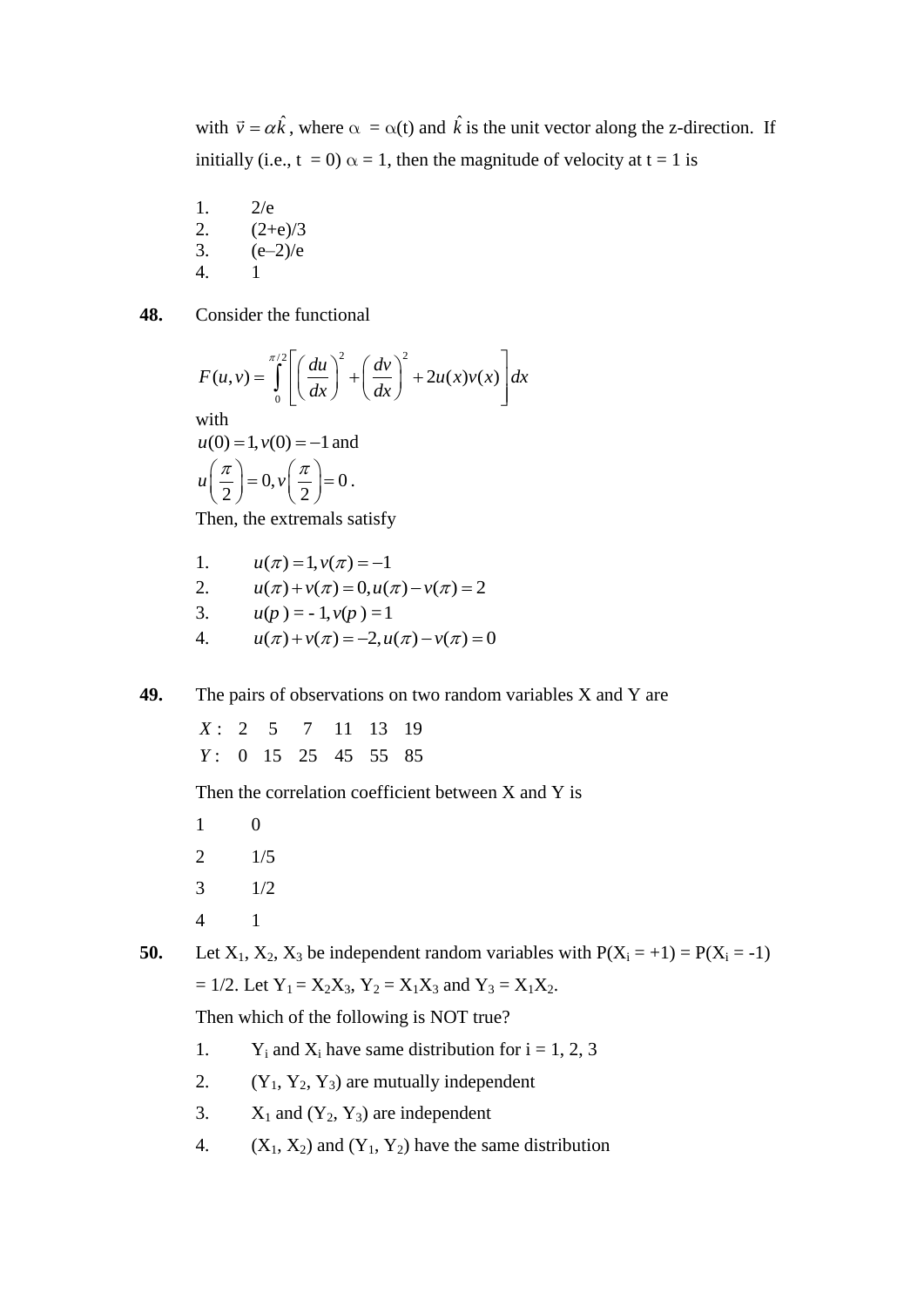- **51.** Let X be an exponential random variable with parameter  $\lambda$ . Let Y = [X] where [x] denotes the largest integer smaller than x. Then
	- 1. Y has a Geometric distribution with parameter  $\lambda$ .
	- 2. Y has a Geometric distribution with parameter  $1 e^{-l}$ .
	- 3. Y has a Poisson distribution with parameter  $\lambda$
	- 4. Y has mean  $[1/\lambda]$
- **52.** Consider a finite state space Markov chain with transition probability matrix  $P=(p_{ii})$ . Suppose  $p_{ii} = 0$  for all states i. Then the Markov chain is
	- 1. always irreducible with period 1.
	- 2. may be reducible and may have period  $> 1$ .
	- 3. may be reducible but period is always 1.
	- 4. always irreducible but may have period  $> 1$ .
- **53.** Let  $X_1, X_2, \ldots, X_n$  be i.i.d. Normal random variables with mean 1 and variance 1. and let  $Z_n = (X_1^2)$  $1<sup>2</sup> + X<sub>2</sub> + ... + X<sub>n</sub>$  )/n Then
	- 1.  $Z_n$  converges in probability to 1
	- 2.  $Z_n$  converges in probability to 2
	- $3.$   $Z_n$  converges in distribution to standard normal distribution
	- 4.  $Z_n$  converges in probability to Chi-square distribution.
- **54.** Let  $X_1, X_2, \ldots, X_n$  be a random sample of size  $n \geq 4$ ) from uniform  $(0, \theta)$ distribution. Which of the following is NOT an ancillary statistic?

1. 
$$
\frac{X_{(n)}}{X_{(1)}}
$$
  
\n2.  $\frac{X_n}{X_1}$   
\n3.  $\frac{X_4 - X_1}{X_3 - X_2}$   
\n4.  $X_{(n)} - X_{(1)}$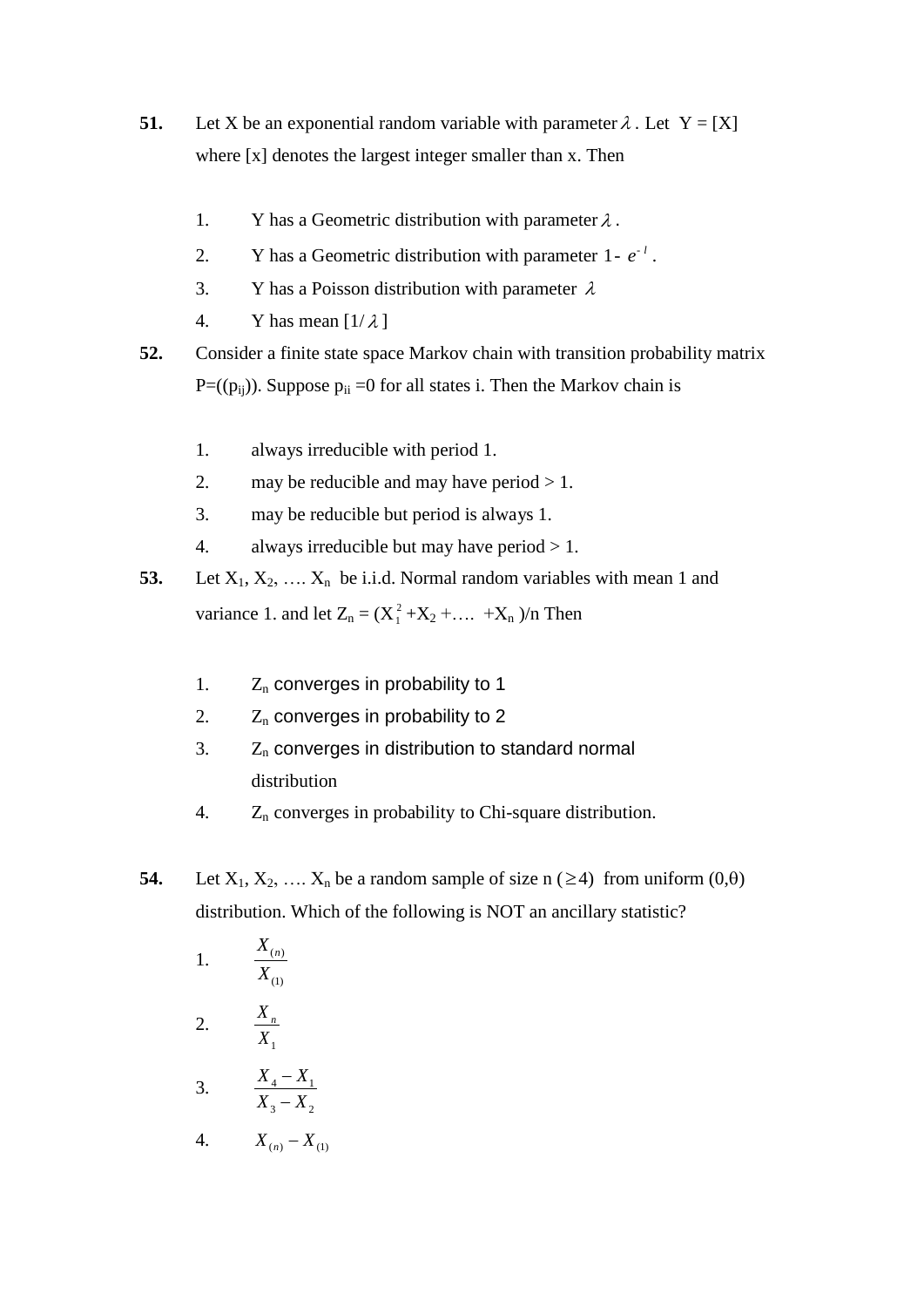**55.** Suppose  $X_1, X_2, ... X_n$  are i.i.d, Uniform  $(0,q)$ ,  $\theta \in \{1,2,...\}$ . Then the MLE of  $\theta$  is

- 1.  $X_{(n)}$
- 2. *X*
- 3.  $[X_{(n)}]$  where [a] is the integer part of a.
- 4.  $[X_{(n)}+1]$  where [a] is the integer part of a.

**56.** Let  $X_1, X_2, \ldots, X_n$  be independent and identically distributed random variables with common continuous distribution function  $F(x)$ . Let  $R_i =$ Rank(X<sub>i</sub>), i= 1, 2, ..., n. Then P ( $|R_n - R_1|$ <sup>3</sup> n-1) is

1. 0 2.  $\frac{1}{1}$  $n(n-1)$ 3.  $\frac{2}{1}$  $n(n-1)$ 4. 1

*n*

- **57.** A simple random sample of size n is drawn without replacement from a population of size N (> n). If  $\pi_i$  (i=1,2,...N) and  $p_{ij}$  (i  $\neq$  j. i, j =1, 2, ... N) denote respectively, the first and second order inclusion probabilities, then which of the following statements is NOT true?
	- 1 1 *N i i*  $p_i = n$  $\oint_{i=1}^{6} p_i =$ 2  $\sum_{i=1}^{N} p_{i} = (n-1)$  $_{ij}$  –  $(n - 1)p_i$  $j^1$ *i*  $p_{ij} = (n-1)p$  $\oint_{j^1 i} p_{ij} = (n -$ 3  $p_{i} p_{j}$  £  $p_{i}$  for each pair ( i, j)
	- 4  $p_{ij}$  <  $p_i$  for each pair ( i, j).
- **58.** Consider a balanced incomplete block design with usual parameters  $v, b, r, k$ ( $\geq$ 2),  $\lambda$ . Let  $t_i$  be the effect of the i<sup>th</sup> treatment (i = 1, 2,...,*v*) and  $\sigma^2$ denote the variance of an observation. Then the variance of the best linear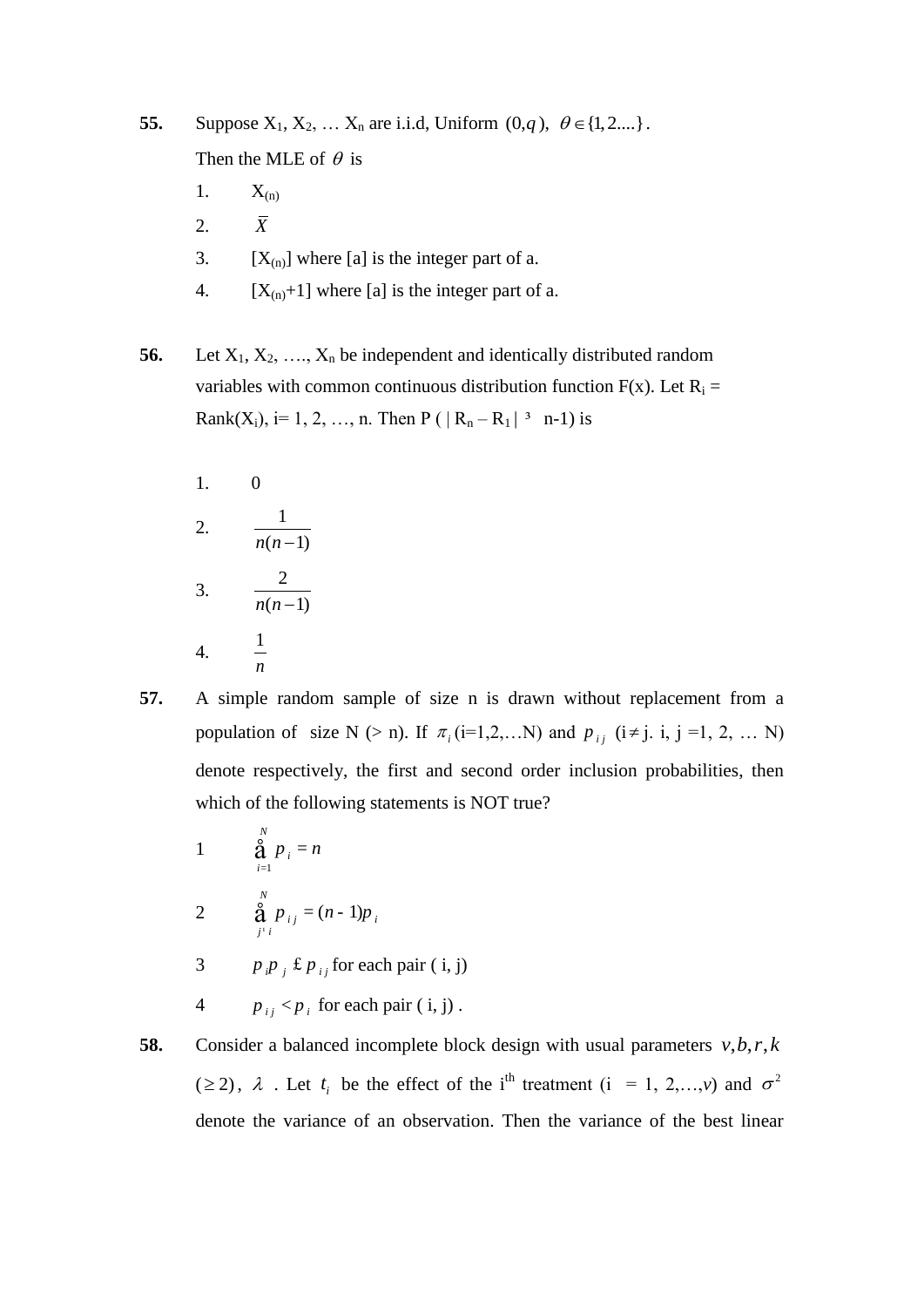unbiased estimator of 1 *v i i i pt*  $\sum_{i=1} p_i t_i$  where 1 0 *v i i p*  $\sum_{i=1} p_i = 0$  and  $\sum_{i=1} p_i^2$ 1 1 *v i i p*  $\sum_{i=1} p_i^2 = 1$ , under the intra-block model, is

1  $\left(\frac{\lambda \nu}{k}\right) \sigma^2$ *k*  $\lambda v'_n$   $\sigma$ 2  $2\sigma^2$  $\sigma$ <sup>r</sup>/r 3  $\left(\frac{k}{\lambda v}\right)\sigma^2$  $(\lambda_V)^{\sigma}$ 4  $\left( \frac{2k}{\lambda _{v}}\right) \sigma ^{2}$ 

 $(\lambda_V)^{\sigma}$ 

**59.** An aircraft has four engines – two on the left side and two on the right side. The aircraft functions only if at least one engine on each side functions. If the failures of engines are independent, and the probability of any engine failing in equal to p, then the reliability of the aircraft is equal to

- 1.  $p^2(1-p^2)$
- 2.  ${}^{4}C_{2}p^{2}(1-p)^{2}$
- 3.  $(1-p^2)^2$
- 4.  $1-(1-p^2)^2$
- **60.** A company maintains EOQ model for one of its critical components. The setup cost is  $k$ , unit production cost is  $c$ , demand is  $a$  units per unit time, and *h* is the cost of holding one unit per unit time. In view of the criticality of the component the company maintains a safety stock of *s* units at all times. The economic order quantity for this problem is given by.

1. 
$$
\sqrt{\frac{2ak}{h} + s}
$$
  
2. 
$$
s + \sqrt{\frac{2ak}{h}}
$$
  
3. 
$$
\sqrt{\frac{2ak}{h}}
$$
  
4. 
$$
\sqrt{\frac{2ak+s}{h}}
$$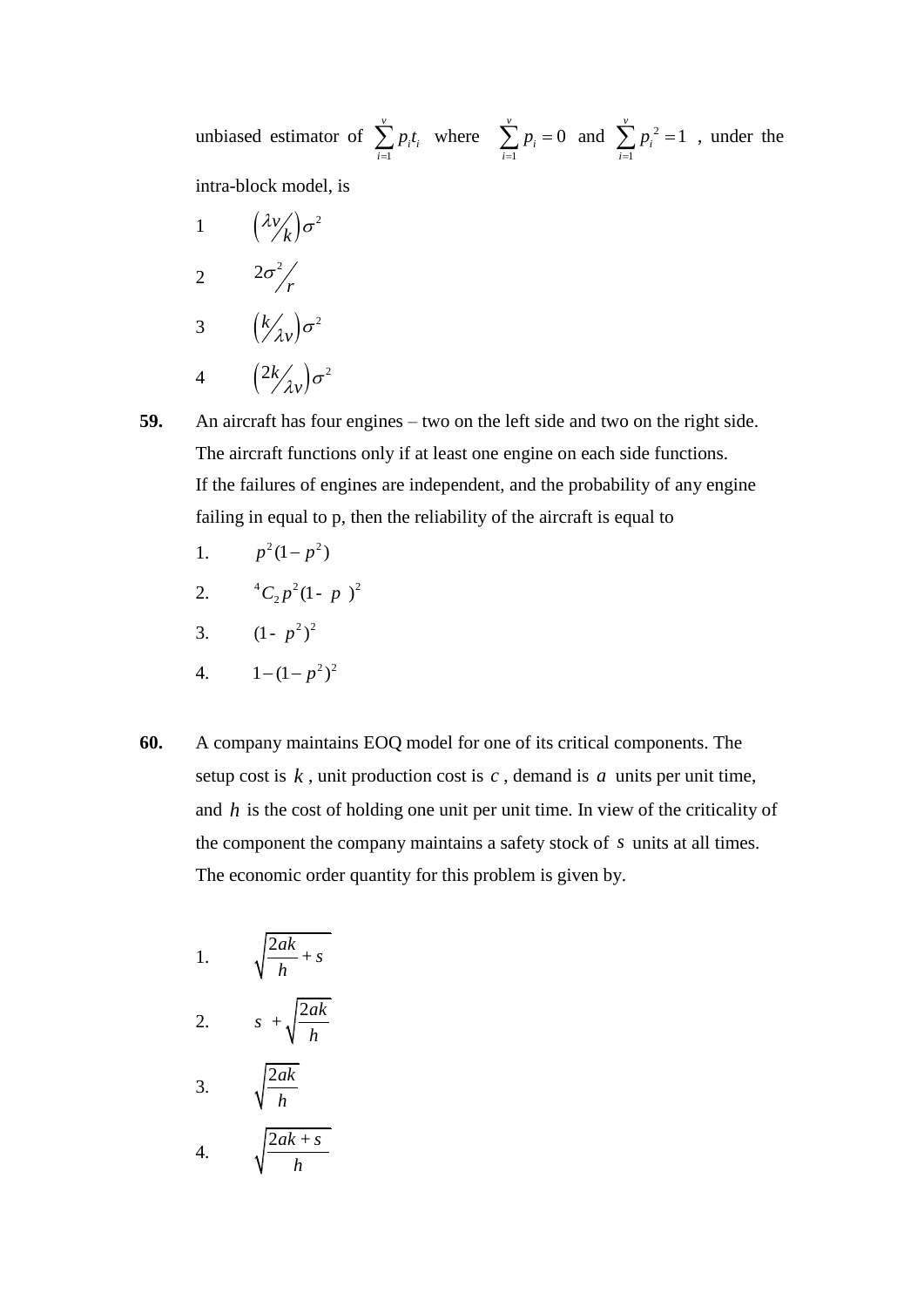# **PART C**

**61.** Suppose  $\{a_n\}$ ,  $\{b_n\}$  are convergent sequences of real numbers such that  $a_n > 0$ and  $b_n > 0$  for all n.

Suppose  $\lim_{n \to \infty} a_n = a$  and  $\lim_{n \to \infty} b_n = b$ . Let  $c_n = a_n/b_n$ . Then

- 1.  ${c_n}$  converges if  $b > 0$
- 2.  ${c_n}$  converges only if  $a = 0$
- 3.  ${c_n}$  converges only if  $b > 0$
- 4. n→∞ *lim sup*  $c_n = \infty$  if  $b = 0$ .

**62.** Consider the power series  $\boldsymbol{0}$ *n n n*  $a_n x$  $\infty$  $\sum_{n=0}$ 

> where  $a_0 = 0$  and  $a_n = \sin(n!)/n!$  for  $n \ge 1$ . Let R be the radius of convergence of the power series. Then

- 1.  $R \ge 1$ 2.  $R \geq 2\pi$ 3. R  $\lt 4\pi$
- 4.  $R \geq \pi$ .
- **63.** Suppose f is an increasing real-valued function on [0,  $\infty$ ) with f(x) > 0  $\forall$ x and let

 $\mathbf{0}$  $g(x) = \frac{1}{x} \int_0^x f(u) du; \quad 0 < x < \infty.$ 

Then which of the following are true:

| 1. | $g(x) \leq f(x)$ | for all $x \in (0, \infty)$                     |
|----|------------------|-------------------------------------------------|
| 2. | $xg(x) \le f(x)$ | for all $x \in (0, \infty)$                     |
| 3. | $xg(x) \ge f(0)$ | for all $x \in (0, \infty)$                     |
| 4. |                  | $yg(y) - xg(x) \le (y-x)f(y)$ for all $x < y$ . |

**64.** Let f:  $[0, 1] \rightarrow \mathbb{R}$  be defined by

$$
f(x) = \begin{cases} x\cos(\pi/(2x)) & \text{if } x \neq 0, \\ 0 & \text{if } x = 0. \end{cases}
$$

Then

- 1. f is continuous on [0, 1]
- 2. f is of bounded variation on [0, 1]
- 3. f is differentiable on the open interval  $(0, 1)$  and its derivative  $f'$  is bounded on (0,1)
	- 4. f is Riemann integrable on [0, 1].

**65.** For any positive integer n, let  $f_n : [0, 1] \to \mathbb{R}$  be defined by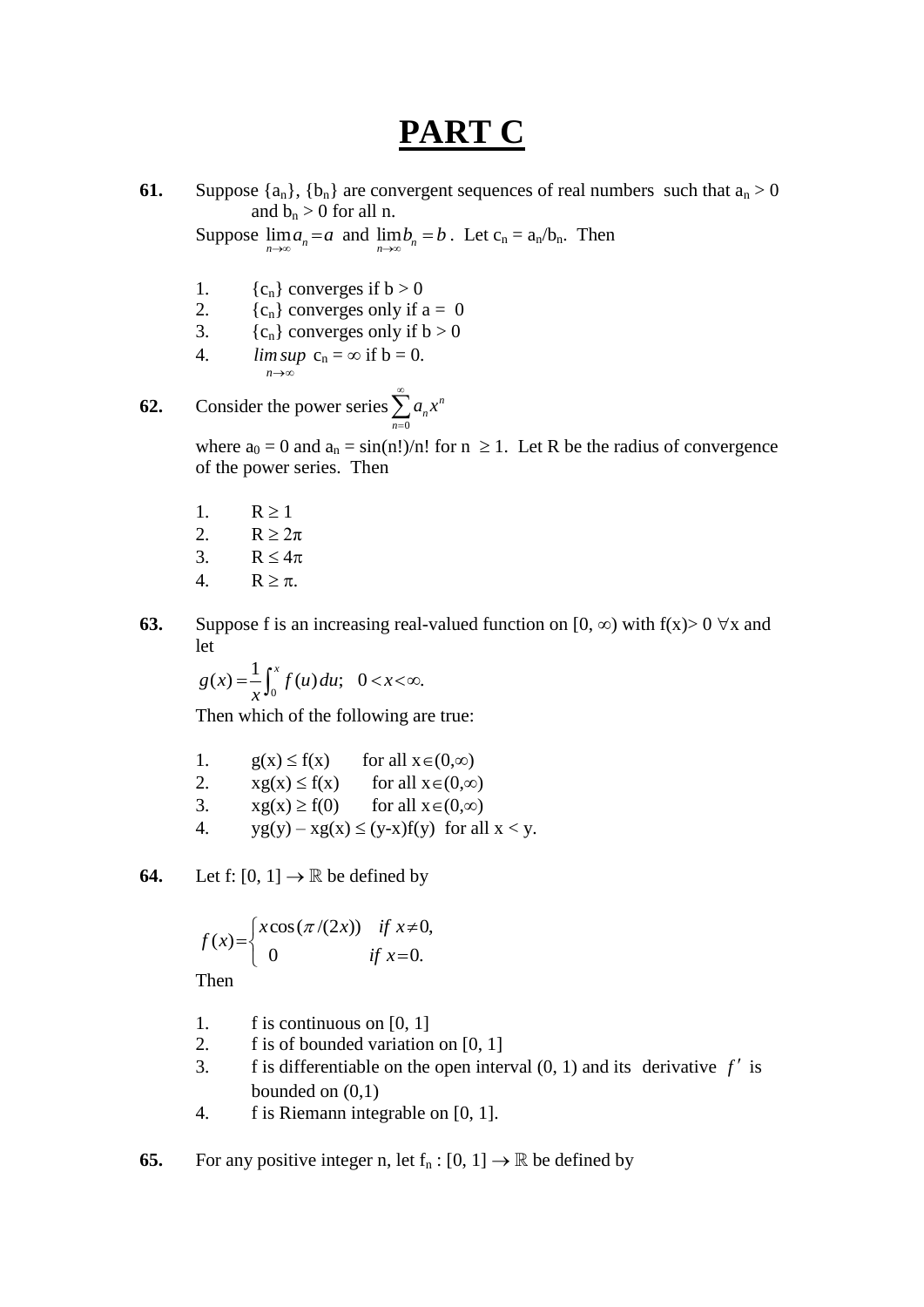$$
f_n(x) = \frac{x}{nx+1}
$$
 for  $x \in [0,1]$ .

Then

- 1. the sequence  ${f_n}$  converges uniformly on [0, 1]
- 2. the sequence  $\{f'_n\}$  of derivatives of  $\{f_n\}$  converges uniformly on [0, 1]
	- 3. the sequence 1  $\mathbf{0}$  $f_n(x)dx$  $\left\{\int_{0}^{1} f_n(x) dx\right\}$ i is convergent 4. the sequence 1  $\mathbf{0}$  $\left\{\int_{a}^{1} f'_n(x) dx\right\}$ i  $\left\{\int_{0} f'_{n}(x)dx\right\}$  is convergent.

**66.** Let f:  $[0, \infty) \to \mathbb{R}$  and  $g : [0, \infty) \to \mathbb{R}$  be continuous functions satisfying

$$
\int_0^{f(x)} t^2 dt = x^3 (1+x)^2 \text{ and } \int_0^{x^2(1+x)} g(t) dt = x \text{ for all } x \in [0, \infty).
$$

Then  $f(2) + g(2)$  is equal to

1. 0 2. 5 3. 6 4. 11.

**67.** Consider f:  $\mathbb{R}^2 \to \mathbb{R}$  defined by  $f(0, 0) = 0$  and

$$
f(x, y) = \frac{x^2 y}{x^4 + y^2}
$$
 for  $(x, y) \neq (0, 0)$ .

Then which of the following statements is correct?

- 1. Both the partial derivatives of f at  $(0, 0)$  exist
- 2. The directional derivative  $D_u f(0, 0)$  of f at  $(0, 0)$  exists for every unit vector u
- 3. f is continuous at  $(0, 0)$
- 4. f is differentiable at (0, 0).

**68.** Let  $f: \mathbb{R}^2 \to \mathbb{R}$  and  $g: \mathbb{R}^2 \to \mathbb{R}$  be defined by

$$
f(x, y) = |x| + |y|
$$
 and  $g(x, y) = |xy|$ .

Then

- 1. f is differentiable at  $(0, 0)$ , but g is not differentiable at  $(0, 0)$
- 2. g is differentiable at  $(0, 0)$ , but f is not differentiable at  $(0,0)$
- 3. Both f and g are differentiable at (0, 0)
- 4. Both f and g are continuous at (0, 0).

**69.** Decide for which of the functions  $F: \mathbb{R}^3 \to \mathbb{R}^3$  given below, there exists a function  $f: \mathbb{R}^3 \to \mathbb{R}$  such that  $(\nabla f)(x) = F(x)$ .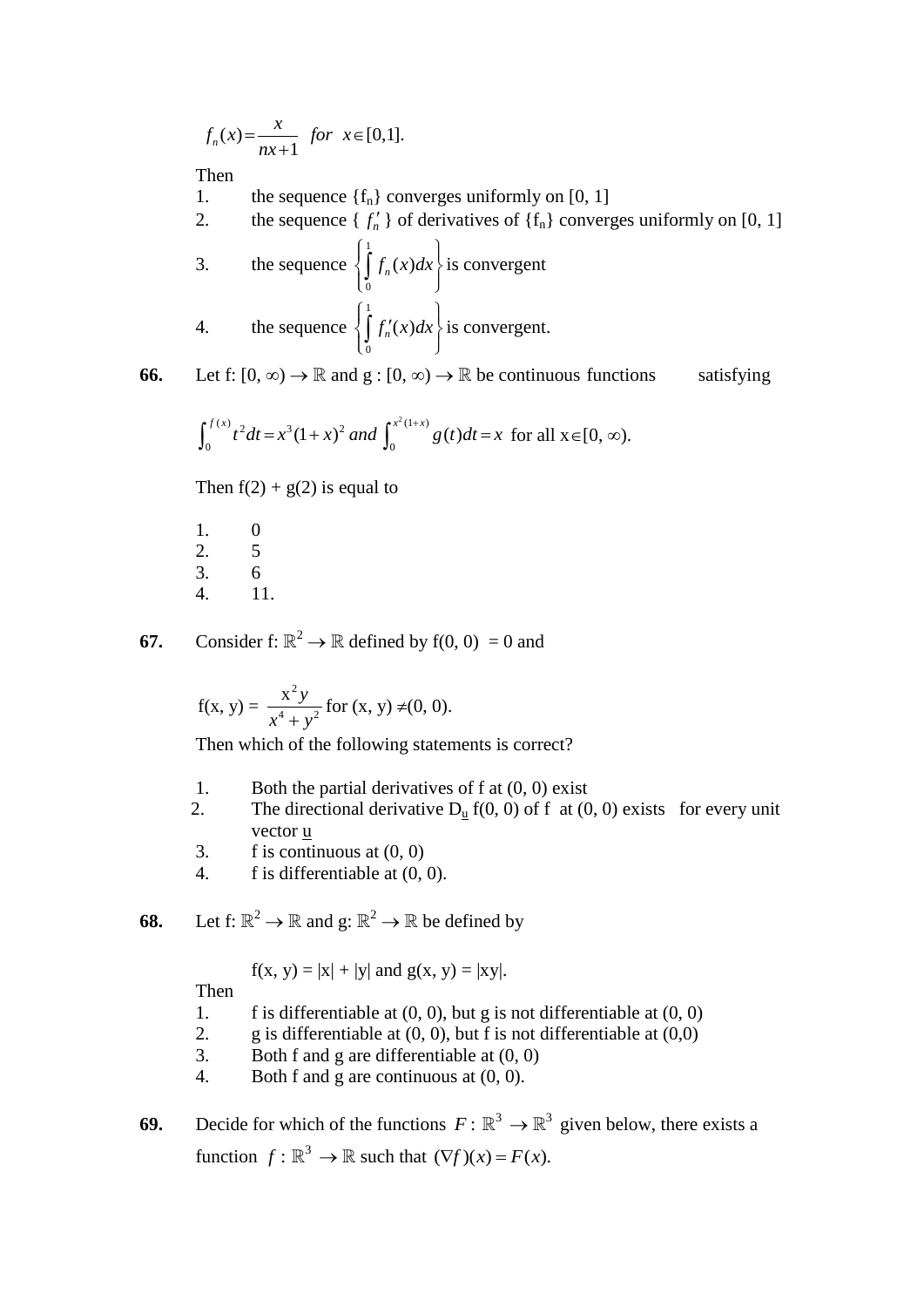1. 
$$
(4xyz-z^2-3y^2, 2x^2z-6xy+1, 2x^2y-2xz-2)
$$
  
2. (x, xy, xyz)  
3. (1,1,1)  
4. (xyz, yz, z).

- **70.** Let  $f: \mathbb{R}^n \to \mathbb{R}$  be the function defined by the rule  $f(x) = x.b$ , where  $b \in \mathbb{R}$ x.b. where  $b \in \mathbb{R}^n$ and x.b denotes the usual inner product. Then
	- $1<sub>l</sub>$  $f'(x)$ ] (b) = b·b
	- 2. [  $f'(x)$   $(x) = \frac{x}{2}$ . 2  $\frac{x.x}{2}$ ,  $x \in \mathbb{R}^n$
	- $3<sub>l</sub>$  $f'(0)$ ](e<sub>1</sub>) = b.e<sub>1</sub>, where e<sub>1</sub> = (1, 0,  $\cdots$ ,0)  $\in \mathbb{R}^n$ .
	- $\overline{4}$ .  $f'$  (e<sub>1</sub>)](e<sub>j</sub>) = 0, j  $\neq$  1, where e<sub>j</sub> = (0, …, 1, …0) with 1 in the j<sup>th</sup> slot.
- **71.** Consider the subsets A and B of  $\mathbb{R}^2$  defined by

$$
A = \left\{ \left( x, x \sin \frac{1}{x} \right) : x \in (0,1] \right\} \text{ and } B = A \cup \{ (0,0) \}.
$$

Then

- 1. A is compact
- 2. A is connected
- 3. B is compact
- 4. B is connected.
- **72.** Lef  $f = \mathbb{R} \rightarrow \mathbb{R}$  be a continuous function. Which of the following is always true?
	- 1.  $f^{-1}(U)$  is open for all open sets  $U \subseteq \mathbb{R}$
	- 2. f<sup>-1</sup>(C) is closed for all closed sets  $C \subseteq \mathbb{R}$
	- 3. f<sup>-1</sup> (K) is compact for all compact sets K $\subseteq \mathbb{R}$
	- 4. f<sup>-1</sup> (G) is connected for all connected sets  $G \subseteq \mathbb{R}$ .
- **73.** Let A be an  $n \times n$  matrix,  $n \ge 2$ , with characteristic polynomial  $x^{n-2}(x^2 1)$ . Then
	- $1<sub>a</sub>$  $n = A^{n-2}$
	- 2. Rank of A is 2
	- 3. Rank of A is at least 2
	- 4. There exist nonzero vectors x and y such that  $A(x + y) = x y$ .
- **74.** Let A, B and C be real  $n \times n$  matrices such that  $AB + B^2 = C$ . Suppose C is nonsingular. Which of the following is always true?
	- 1. A is nonsingular
	- 2. B is nonsingular
	- 3. A and B are both nonsingular
	- 4.  $A + B$  is nonsingular.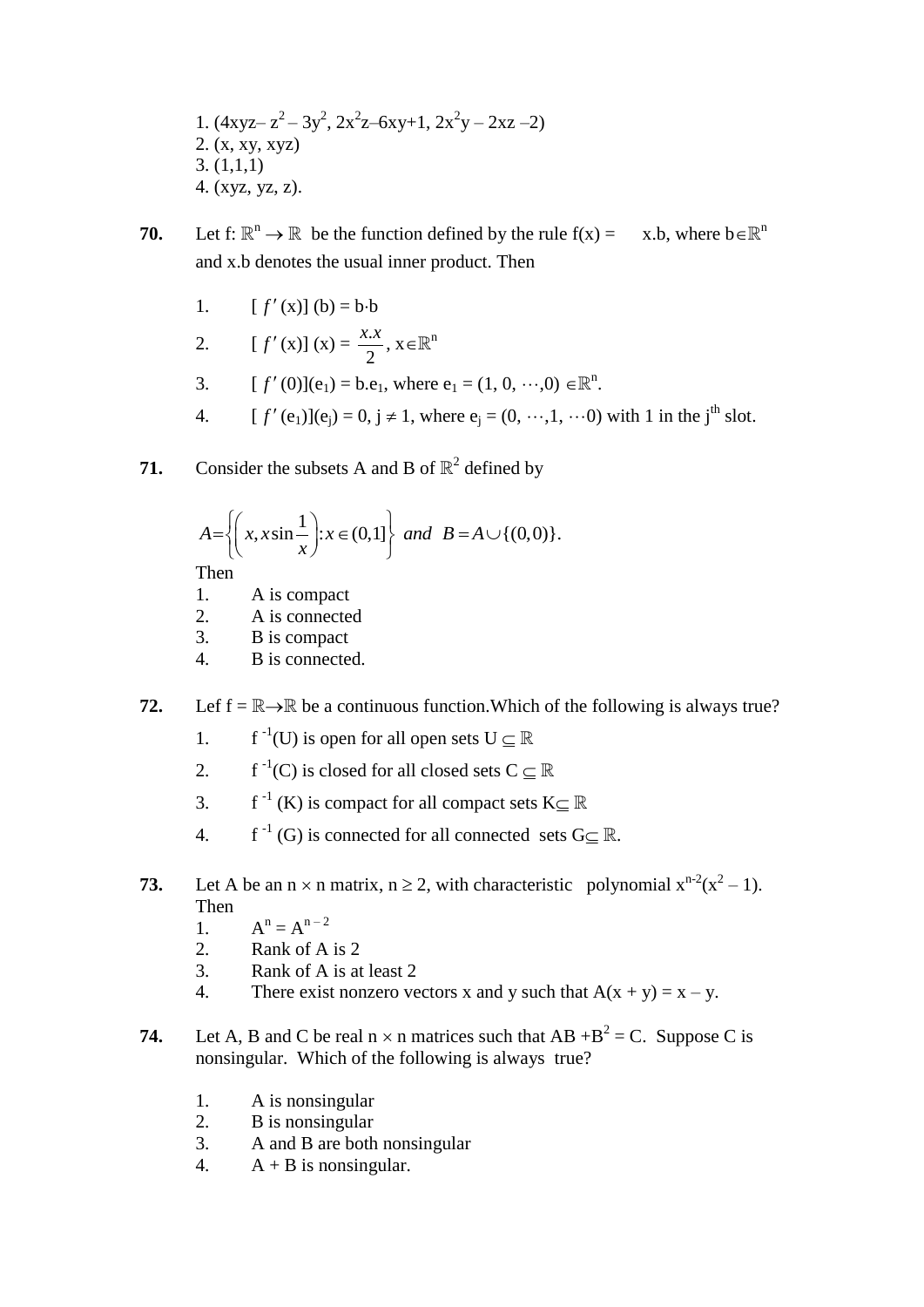- **75.** Let V be a real vector space and let  $\{x_1, x_2, x_3\}$  be a basis for V. Then
	- 1.  ${x_1 + x_2, x_2, x_3}$  is a basis for V
	- 2. The dimension of V is 3
	- 3.  $x_1, x_2, x_3$  are pairwise orthogonal
	- 4.  ${x_1 x_2, x_2 x_3, x_1 x_3}$  is a basis for V.
- **76.** Consider the system of m linear equations in n unknowns given by  $Ax = b$ , where  $A = (a_{ii})$  is a real  $m \times n$  matrix, x and b are  $n \times 1$  column vectors. Then
	- 1. There is at least one solution
	- 2. There is at least one solution if b is the zero vector
	- 3. If m = n and if the rank of A is n, then there is a unique solution
	- 4. If  $m < n$  and if the rank of the augmented matrix [A: b] equals the rank of A, then there are infinitely many solutions.
- **77.** Let V be the set of all real  $n \times n$  matrices  $A = (a_{ii})$  with the property that  $a_{ii} =$  $-$  a<sub>ii</sub> for all i, j = 1, 2,  $\cdots$ , n. Then
	- 1. V is a vector space of dimension  $n^2 n$
	- 2. For every A in V,  $a_{ii} = 0$  for all  $i = 1, 2, \dots, n$
	- 3. V consists of only diagonal matrices
	- 4. V is a vector space of dimension 2 2  $\frac{n^2-n}{2}$ .
- **78.** Let W be the set of all  $3 \times 3$  real matrices  $A = (a_{ij})$  with the property that  $a_{ij} =$ 0 if  $i > j$  and  $a_{ii} = 1$  for all i. Let  $B = (b_{ii})$  be a  $3 \times 3$  real matrix that satisfies  $AB = BA$  for all A in W. Then
	- 1. Every A in W has an inverse which is in W.
	- 2.  $b_{12} = 0$
	- 3.  $b_{13} = 0$
	- 4.  $b_{23} = 0$ .
- **79.** Let f(z) be an entire function with  $Re(f(z)) \ge 0$  for all  $z \in \mathbb{C}$ . Then
	- 1. Im  $(f(z)) \ge 0$  for all  $z \in \mathbb{C}$
	- 2. Im  $(f(z)) = a$  constant
	- 3. f is a constant function
	- 4. Re(f(z)) = |z| for all  $z \in \mathbb{C}$ .
- **80.** Let f be an analytic function defined on  $D = \{z \mid |z| < 1\}$  such that  $|f(z)| \le 1$  for all  $z \in D$ . Then
	- 1. there exists  $z_0 \in D$  such that  $f(z_0) = 1$
	- 2. the image of f is an open set
	- 3.  $f(0) = 0$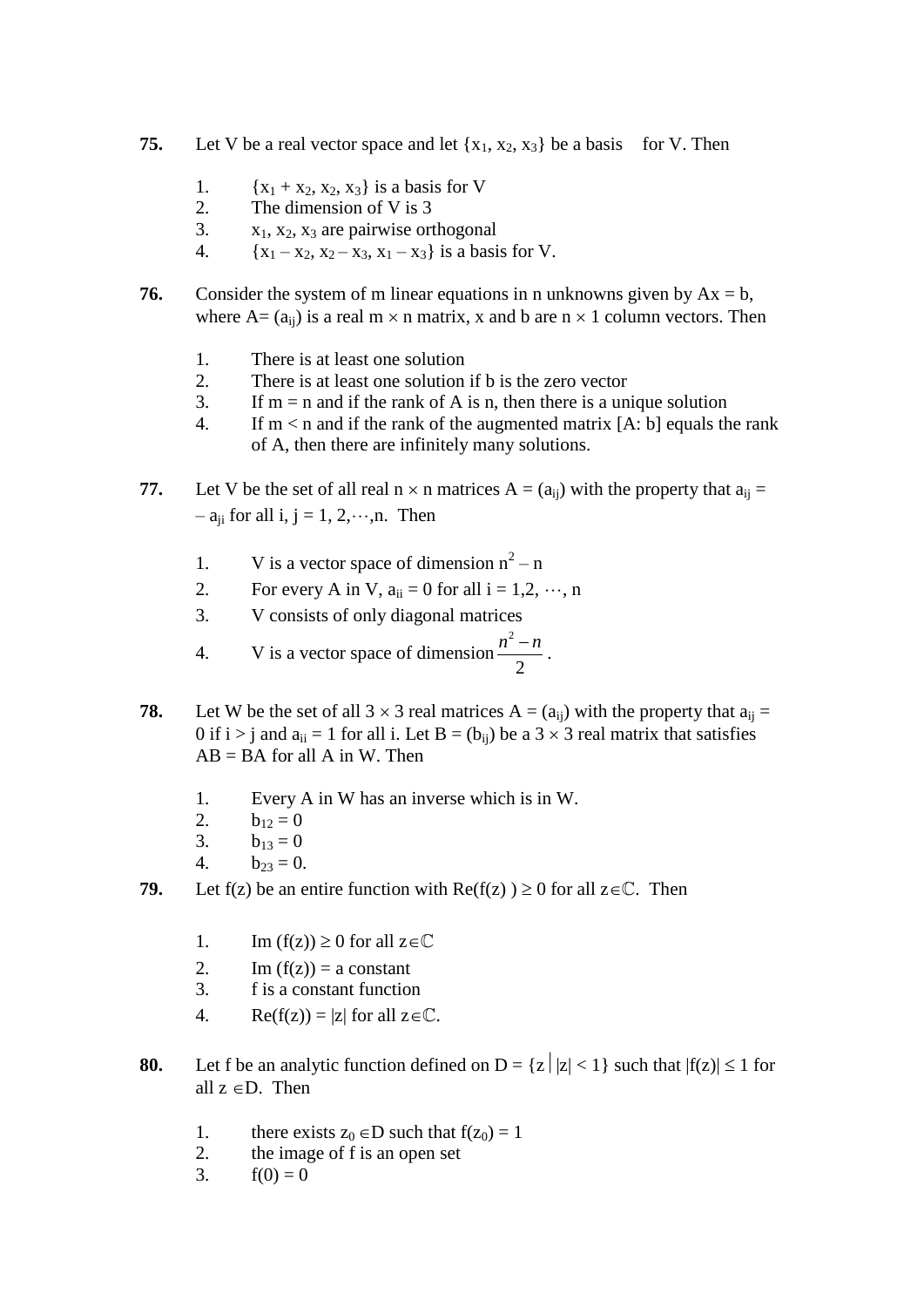4. f is necessarily a constant function.

81. Let 
$$
f(z) = \frac{\sin z}{z^2} - \frac{\cos z}{z}
$$
. Then

- 1. f has a pole of order 2 at  $z = 0$
- 2. f has a simple pole at  $z = 0$
- 3.  $|z|=1$  $\oint f(z)dz = 0$ , where the integral is taken anti-clockwise *z*  $=$
- 4. the residue of f at  $z = 0$  is -2 $\pi i$ .
- **82.** Let f be an analytic function defined on  $D = \{ z \in \mathbb{C} : |z| < 1 \}$ . Then  $g : D \to \mathbb{C}$  is analytic if
	- 1.  $g(z) = f(z)$  for all  $z \in D$
	- 2.  $g(z) = f(z)$  for all  $z \in D$
	- 3.  $g(z) = f(z)$  for all  $z \in D$
	- 4.  $g(z) = if(z)$  for all  $z \in D$ .
- **83.** Which of the following statements involving Euler's function  $\phi$  is/are true?
	- 1.  $\phi(n)$  is even as many times as it is odd
	- 2.  $\phi(n)$  is odd for only two values of n
	- 3.  $\phi(n)$  is even when  $n > 2$
	- 4.  $\phi(n)$  is odd when  $n = 2$  or n is odd.
- **84.** Let p be a prime number and  $d|(p-1)$ . Then which of the following statements about the congruence  $x^d \equiv 1 \pmod{p}$  is/are true?
	- 1. It does not have any solution
	- 2. It has at most d incongruent solutions
	- 3. It has exactly d incongruent solutions
	- 4. It has at least d incongruent solutions.
- **85.** Let K be a field, L a finite extension of K and M a finite extension of L. Then
	- 1.  $[M:K] = [M:L] + [L:K]$
	- 2.  $[M:K] = [M:L] [L:K]$
	- 3. [M:L] divides [M:K]
	- 4.  $[L:K]$  divides  $[M:K]$ .
- **86.** Let R be a commutative ring and R[x] be the polynomial ring in one variable over R.
	- 1. If R is a U.F.D., then R  $[x]$  is a U.F.D.
	- 2. If R is a P.I.D., then R  $[x]$  is a P.I.D.
	- 3. If R is an Euclidean domain, then  $R[x]$  is an Euclidean domain
	- 4. If R is a field, the R[x] is an Euclidean domain.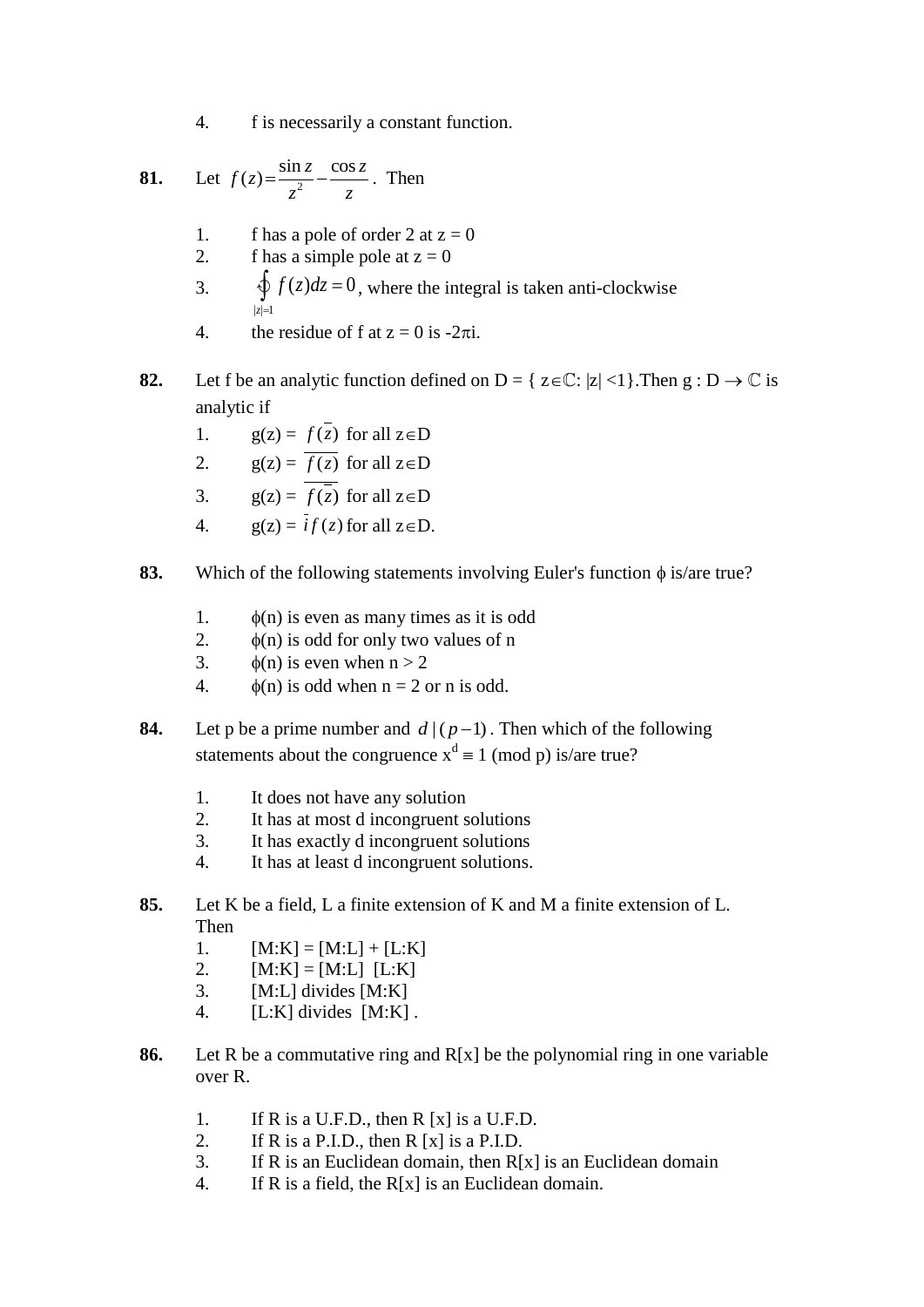- **87.** Let G be a group of order 56. Then
	- 1. All 7-sylow subgroups of G are normal
	- 2. All 2-Sylow Subgroups of G are normal
	- 3. Either a 7-Sylow subgroup or a 2-Sylow subgroup of G is normal
	- 4. There is a proper normal subgroup of G.
- **88.** Which of the following statements is/are true?
	- 1. 50! ends with an even number of zeros
	- 2. 50! ends with a prime number of zeros
	- 3. 50! ends with10 zeros
	- 4. 50! ends with 12 zeros.

**89.** Let 
$$
X = \{(x, y) \in \mathbb{R}^2 | x^2 + y^2 = 1 \}
$$

 $Y = \{ (x, y) \in \mathbb{R}^2 \mid |x| + |y| = 1 \}, \text{ and}$ 

$$
Z = \{(x, y) \in \mathbb{R}^2 \mid x^2 - y^2 = 1\}.
$$

Then

- 1. X is not homeomorphic to Y
- 2. Y is not homeomorphic to Z
- 3. X is not homeomorphic to Z
- 4. No two of X, Y or Z are homeomorphic.

**90.** Let  $\tau_1$ ,  $\tau_2$  and  $\tau_3$  be topologies on a set X such that  $\tau_1 \subset \tau_2 \subset \tau_3$  and  $(X, \tau_2)$ is a compact Hausdorff space. Then

- 1.  $\tau_1 = \tau_2$  if  $(X, \tau_1)$  is a Hausdorff space
- 2.  $\tau_1 = \tau_2$  if  $(X, \tau_1)$  is a compact space
- 3.  $\tau_2 = \tau_3$  if  $(X, \tau_3)$  is a Hausdorff space
- 4.  $\tau_2 = \tau_3$  if  $(X, \tau_3)$  is a compact space.
- **91.** The initial value problem  $\dot{x}(t) = 3x^{2/3}$ ,  $x(0) = 0$ ;

in an interval around  $t = 0$ , has

- 1. no solution
- 2. a unique solution
- 3. finitely many linearly independent solutions
- 4. infinitely many linearly independent solutions.
- **92.** For the system of ordinary differential equations: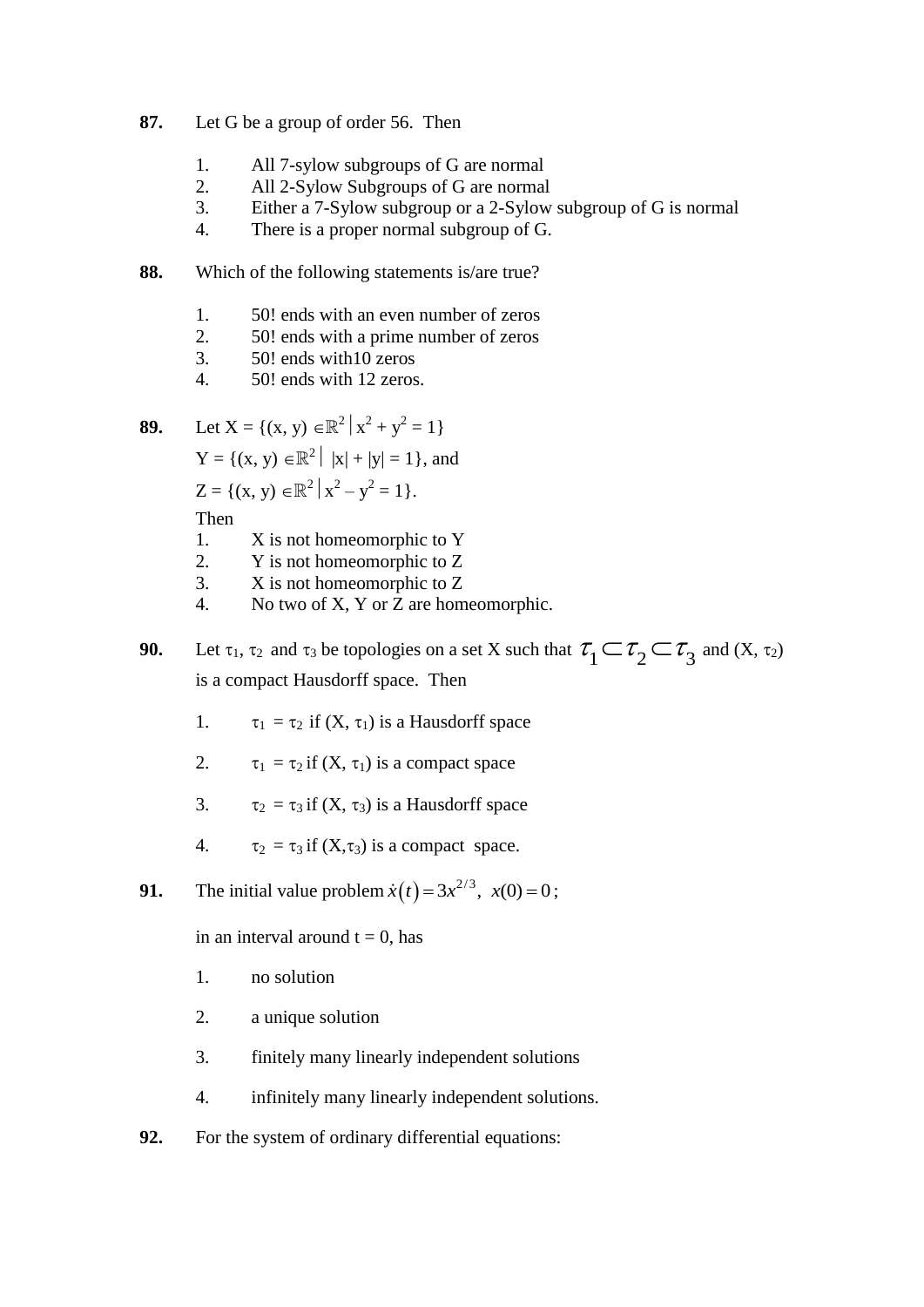$$
\frac{d}{dt}\begin{pmatrix} x_1(t) \\ x_2(t) \end{pmatrix} = \begin{bmatrix} 0 & -1 \\ 1 & 0 \end{bmatrix} \begin{bmatrix} x_1(t) \\ x_2(t) \end{bmatrix},
$$

- 1. every solution is bounded
- 2. every solution is periodic
- 3. there exists a bounded solution
- 4. there exists a non periodic solution.

**93.** The kernel  $p(x, y) = \frac{y}{y^2 + y^2}$  $p(x, y) = \frac{y}{y^2 + x^2}$  is a solution of

- 1. the heat equation
- 2. the wave equation
- 3. the Laplace equation
- 4. the Lagrange equation.
- **94.** The solution of the Laplace equation on the upper half plane, which takes the value  $\varphi(x) = e^x$  on the real line is
	- 1. the real part of an analytic function
	- 2. the imaginary part of an analytic function
	- 3. the absolute value of an analytic function
	- 4. an infinitely differentiable function.
- **95.** Which of the following polynomials interpolate the data
	- $x \t 1 \t 1/2 \t 3$ y 3 -10 2
	- 1.  $3 + 26(x-1) \frac{53}{5}$ 5  $(x-)$  $(x-)$

2. 3 (x-1) 
$$
(x-\frac{1}{2})
$$
 1-10 $(x-\frac{1}{2})$   $(x-3)+10$   $(x-3)$   $(x-1)$ 

3. 
$$
3(x-\frac{1}{2})(x-3)-8(x-1)(x-3)+\frac{2}{5}(x-1)(x-\frac{1}{2})
$$

4. 
$$
(x-3)(x+10) + \frac{1}{2}(x+10)(x-2) + 3(x-2)(x-3).
$$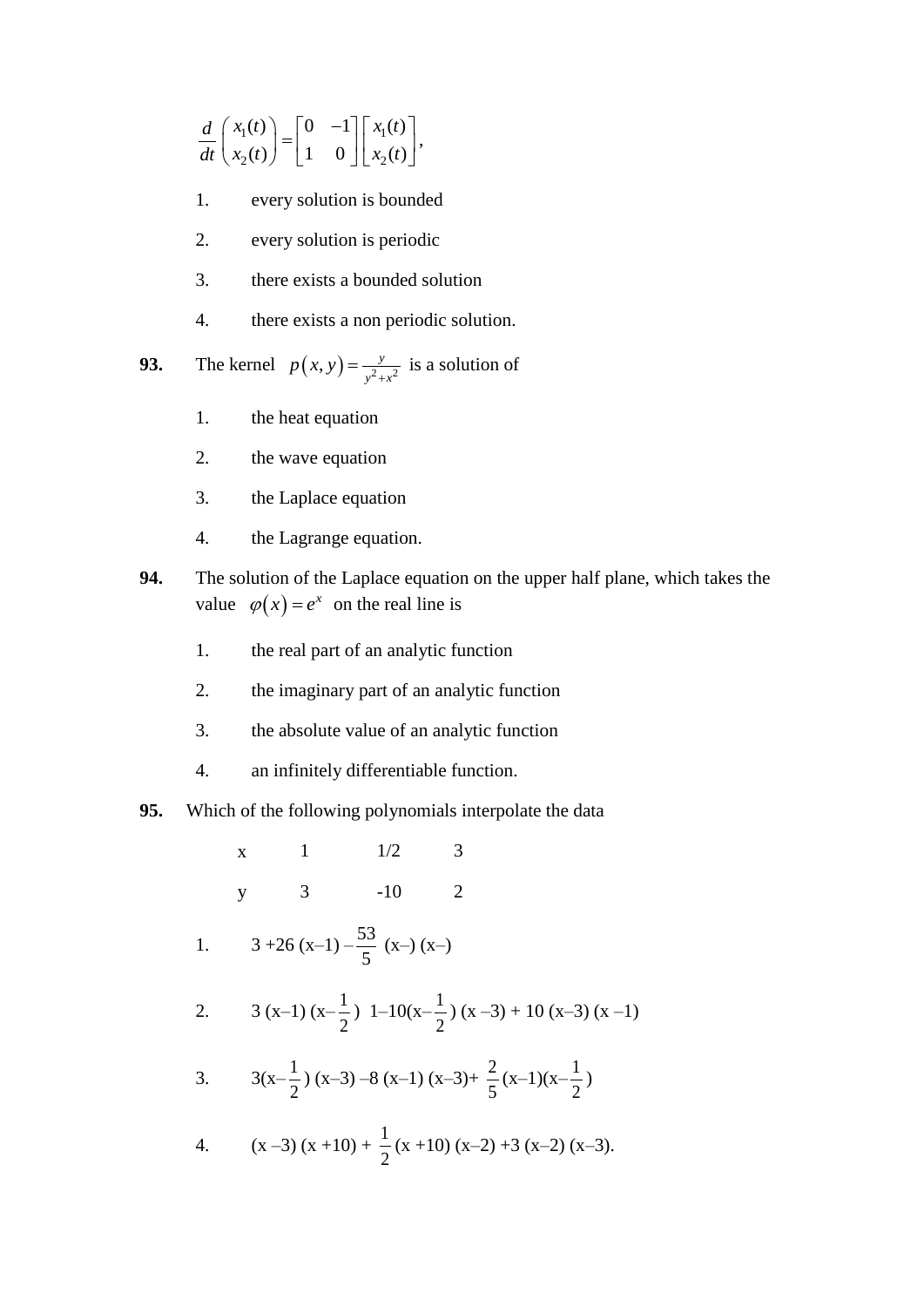- **96.** The evaluation of the quantity  $\sqrt{x+1}$  1 near  $x = 0$  is achieved with minimum loss of significant digits if we use the expression
	- 1.  $\sqrt{x+1}$  – 1

2. 
$$
\frac{x}{\sqrt{x+1}+1}
$$
  
3. 
$$
\left(1-\frac{1}{\sqrt{x+1}}\right)\sqrt{x+1}
$$

4. 
$$
\frac{x+2\sqrt{x+1}}{\sqrt{x+1}-1} \ .
$$

**97.** If  $x(t)$  is an extremal of the functional  $\int_{0}^{b} \left( \frac{1}{2} m(x)^{2} - cx^{2} \right) dt$ , 2 *b a*  $\left(\frac{1}{2}m(x)^2 - cx^2\right)dt$  $\int_{a} \left( \frac{1}{2} m(x)^2 - cx^2 \right) dt$ , where a, b,c are

arbitrary constants and .  $x = dx/dt$ , then the function  $x(t)$ satisfies

- 1.  $m\ddot{x} + 2cx = 0$
- 2.  $m\ddot{x} - 2cx = 0$
- 3.  $m(x)^{2} + 2cx^{2} = k_{1}$  with k<sub>1</sub> as an arbitrary constant
- 4.  $\sin(\sqrt{\frac{t}{m}}t + k_2)$  $x(t) = k_1 \sin(\sqrt{\frac{2c}{m}}t + k_2)$  $= k_1 \sin(\sqrt{\frac{2c}{m}} t + k_2)$  with  $k_1$  and  $k_2$  as arbitrary constants.
- **98.** If u(x) and v(x) satisfying  $u(0) = 1$ ,  $v(0) = -1$ ,  $u(\pi/2) = 0$  and  $v((\pi/2)=0$  are the extremals of the functional  $\int \left\{ \frac{du}{dx} \right\}^2 + \left( \frac{dv}{dx} \right)^2 + 2uv \right\} dt$  $\int_{1}^{2} (du)^2$   $(du)^2$ 0  $\left(\frac{du}{dx}\right)^2 + \left(\frac{dv}{dx}\right)^2 + 2uv\right>dx,$ π  $\int_{0}^{2} \left\{ \left( \frac{du}{dx} \right)^{2} + \left( \frac{dv}{dx} \right)^{2} + 2uv \right\} dx$ , then
	- 1.  $u(\frac{\pi}{4}) + v(\frac{\pi}{4}) = 0$
	- 2.  $u(\frac{\pi}{3}) v(\frac{\pi}{3}) = 0$
	- 3.  $u(\frac{\pi}{4}) v(\frac{\pi}{4}) = 1$
	- 4.  $u(\frac{\pi}{3}) + v(\frac{\pi}{3}) = 0.$

**99.** Consider the integral equation  $y(x) = x^2 + \lambda \int_0^1 xty(t)dt$ ,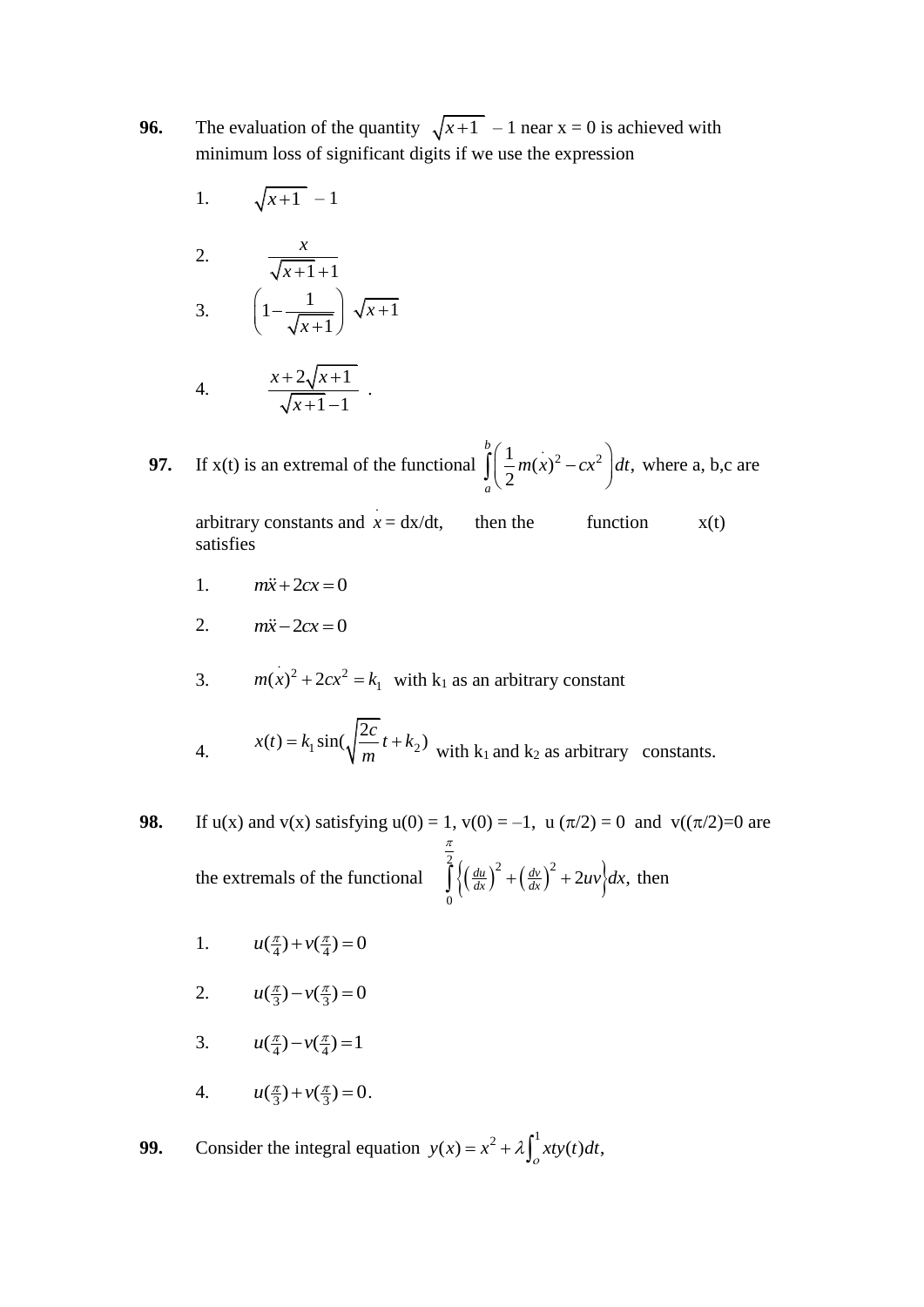where  $\lambda$  is a real parameter. Then the Neumann series for the integral equation converges for all values of  $\lambda$ 

- 1. except for  $\lambda = 3$
- 2. lying in the interval  $-3 < \lambda < 0$
- 3. lying in the interval  $-3 < \lambda < 3$
- 4. lying in the interval  $0 < \lambda < 3$ .

**100.** The solution of the integral equation 1 0  $f(x) = \frac{5x}{6} + \frac{1}{2} \int_0^1 x t \phi(t)$  $\frac{1}{6}$  +  $\frac{1}{2}$  $\phi(x) = \frac{5x}{6} + \frac{1}{2} \int x t \phi(t) dt$  satisfies

- 1.  $\phi(0) + \phi(1)=1$
- 2.  $\phi\left(\frac{1}{2}\right)$  $\left(\frac{1}{2}\right)+\phi\left(\frac{1}{3}\right)$  $\left(\frac{1}{3}\right)$ =1
- 3.  $\phi\left(\frac{1}{1}\right)$  $\left(\frac{1}{4}\right)+\phi\left(\frac{1}{2}\right)$  $\left(\frac{1}{2}\right)$ =1
- 4.  $\phi\left(\frac{3}{4}\right)$  $\left(\frac{3}{4}\right)+\phi\left(\frac{1}{4}\right)$  $\left(\frac{1}{4}\right)$ =1.
- 101. A particle of unit mass is constrained to move on the plane curve  $xy=1$  under gravity g. Then
	- 1. the kinetic energy of the system is  $\frac{1}{2}(\dot{x}^2 + \dot{y}^2)$ 2  $\dot{x}^2 + \dot{y}^2$
	- 2. the potential energy of the system is  $\frac{g}{g}$ *x*
- 3. the Lagrangian of the particle is  $\frac{1}{2} \dot{x}^2 (1 + x^{-4})$ . 2  $\dot{x}^2(1+x^{-4}) - \frac{g}{x^2}$ *x*  $\dot{x}^2(1+x^{-4}) - \left(\frac{g}{x}\right)$

4. the Lagrangian of the particle is 
$$
\frac{1}{2}\dot{x}^2(1+x^{-4})+\left(\frac{g}{x}\right)
$$
.

**102.** Suppose a mechanical system has the single coordinate q and Lagrangian  $1_{i^2}$   $q^2$ 4<sup>1</sup> 9  $L = \frac{1}{4}\dot{q}^2 - \frac{q^2}{2}$ . Then

1. the Hamiltonian is  $p^2+($ 2 9  $\frac{q^2}{q}$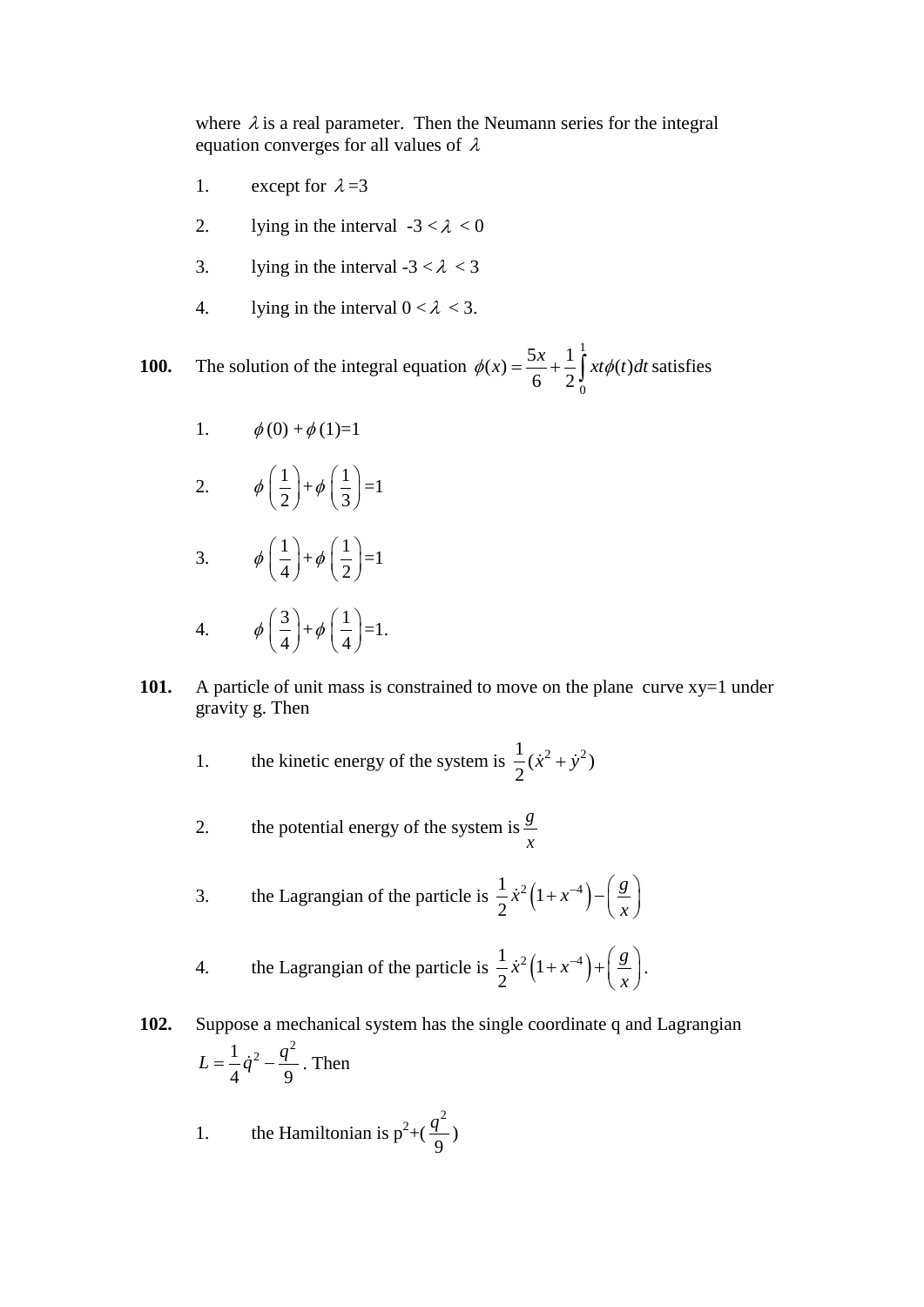- 2. Hamilton's equations are  $\dot{q} = 2p$ ,  $\dot{p} = -(2/9)q$
- 3. q satisfies  $\ddot{q} + (4/9)q = 0$
- 4. the path in the Hamiltonian phase-space, i.e.  $q$  p plane is an ellipse.
- 103. Let  $X_1, \ldots, X_n$  be i.i.d. observations from a distribution with variance  $\sigma^2$  (<  $\infty$ ). Which of the following is/are unbiased estimator(s) of  $\sigma^2$ ?

1. 
$$
\frac{1}{n-1}\sum_{i=1}^{n} \left(X_i - \overline{X}\right)^2
$$

2. 
$$
\frac{1}{n}\sum_{i=1}^{n} (X_i - \overline{X})^2
$$

3. 
$$
\binom{n}{2}^{-1} \frac{1}{2} \sum_{i \leq 1 < j \leq n}^{n} \left( X_i - X_j \right)^2
$$

4. 
$$
\frac{1}{n}\sum_{i=1}^{n}X_i^2 - n\overline{X}^2.
$$

**104.** Let  $X_1, X_2, \dots \dots$  be i.i.d.  $N(0,1)$  and let  $S_n =$ 1 *n i i X*  $\sum_{i=1} X_i$  be the partial sums. Which of the following is/are true?

1. 
$$
\frac{S_n}{n} \to 0 \text{ almost surely}
$$

2. 
$$
E\left(\frac{S_n}{n}\right) \to 0
$$

$$
3. \qquad Var\left(\frac{S_n}{n}\right) \to 0
$$

4. 
$$
Var\left(\frac{S_n^2}{n^2}\right) \to 0
$$

**105.** Let (X, Y) be a pair of independent random variables with X having exponential distribution with mean 1 and Y having uniform distribution on  ${1,2,...,m}$ . Define Z=X+Y. Then

1. 
$$
E(Z|X) = X + \frac{m+1}{2}
$$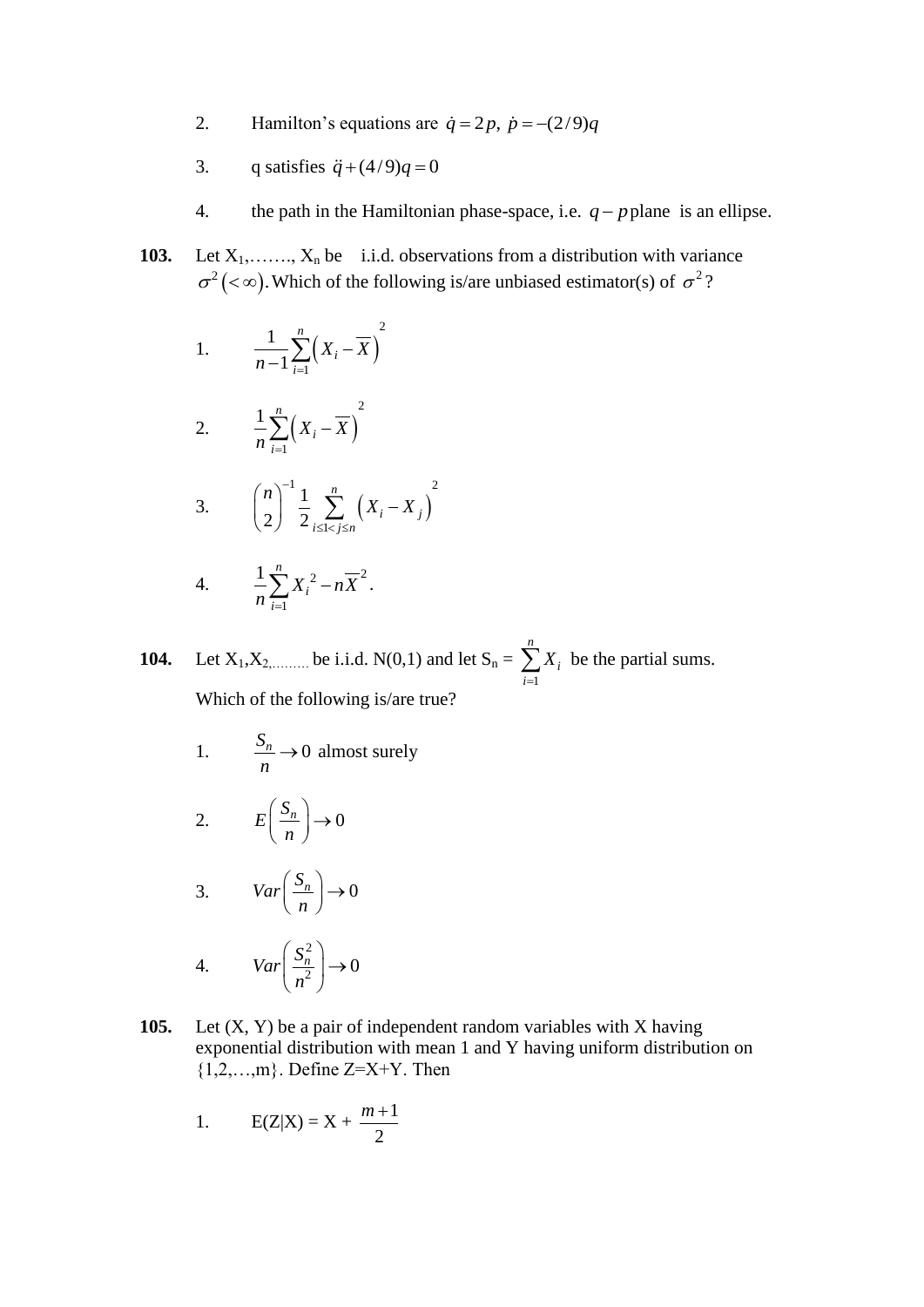2. 
$$
E(Z|Y) = 1 + \frac{m+1}{2}
$$

3. Var (Z|X) = 
$$
\frac{m^2 - 1}{2}
$$

- 4. Var  $(Z|Y) = 2$ .
- **106.** A simple symmetric random walk on the integer line is a Markov chain which is
	- 1. recurrent
	- 2. null recurrent
	- 3. irreducible
	- 4. positive recurrent.
- **107.** Suppose X and Y are random variables with  $E(X) = E(Y) = 0$ ,  $V(X)=V(Y)=1$ and Cov  $(X, Y) = 0.25$ . Then which of the following is/are always true?
	- 1.  $P\{ |X+2Y| \ge 4 \} \le \frac{4}{14}$ 16
	- 2.  $P\{ |X+2Y| \ge 4 \} \le \frac{5}{14}$ 16
	- 3.  $P\{ |X+2Y|\geq 4\} \leq \frac{6}{15}$ 16
	- 4. **P** {  $|X+2Y| \ge 4$ }  $\le \frac{7}{14}$ 16
- **108.** Let  $X_1, \ldots, X_n$  be a random sample from uniform  $(\theta, \theta+1)$  distribution. Which of the following is/are maximum likelihood estimator(s) of  $\theta$ ?

.

- 1.  $X_{(1)}$
- 2.  $X_{(n)}$
- 3.  $X_{(n)}-1$
- 4.  $\frac{\Lambda_{(n)} + \Lambda_{(1)}}{2} 0.5$ 2  $\frac{X_{(n)} + X_{(1)}}{2} - 0.5$ .

**109.** Let  $\underline{X} = (X_1, \ldots, X_n)$  be a random sample from uniform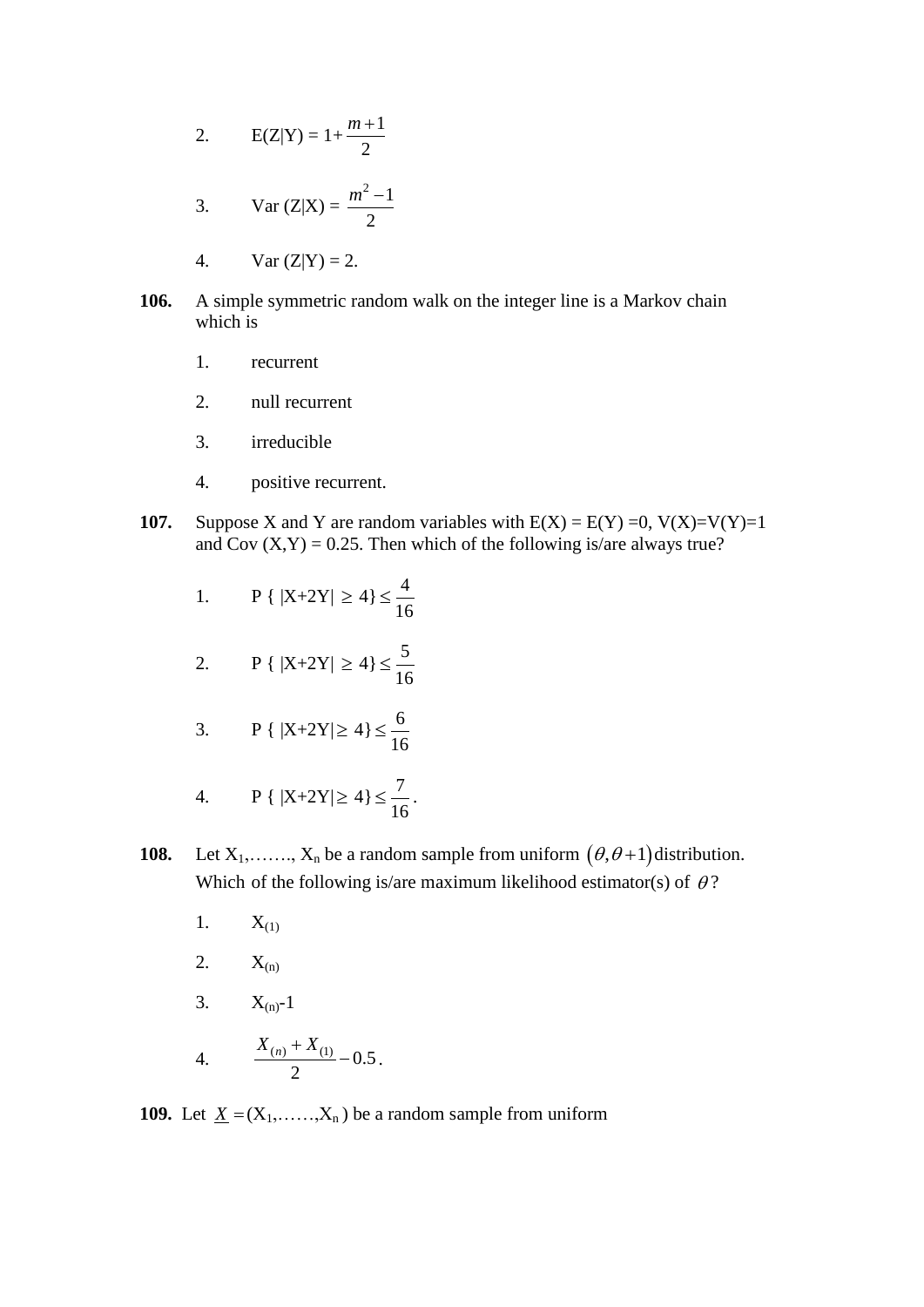$(0, \theta)$ . Which of the following is/are uniformly most powerful size  $\left(0 < \alpha < \frac{1}{2}\right)$  $\alpha \left(0 < \alpha < \frac{1}{2}\right)$  test(s) for testing H<sub>0</sub>:  $\theta = \theta_o$  against H<sub>1</sub>:  $\theta > \theta_o$ ?

1. 
$$
\phi_1(\underline{X}) = 1
$$
, if  $X_{(n)} > \theta_0$  or  $X_{(n)} < \theta_0 \alpha^{1/n}$ 

 $= 0$ , otherwise

2. 
$$
\phi_2(\underline{X}) = 1
$$
, if  $X_{(n)} > \theta_0$ 

$$
= \alpha
$$
, if  $X_{(n)} \leq \theta_0$ 

3. 
$$
\phi_3(\underline{X}) = 1
$$
, if  $X_{(n)} > \theta_0 \alpha^{1/n}$ 

$$
= 0, \text{ if } X_{(n)} \leq \theta_0 \alpha^{1/n}
$$

4. 
$$
\phi_4(\underline{X}) = 1
$$
, if  $X_{(n)} < \theta_0(\alpha/2)^{1/n}$  or  $X_{(n)} > \theta_0(1-\alpha/2)^{1/n}$ 

$$
= 0
$$
, otherwise

- **110.** Suppose  $\underline{X}_{p\times 1}$  has a  $N_p(Q, I_p)$ ) distribution. The distribution of  $X^T A X$  is chisquare with r degrees of freedom only if
	- 1. A is idempotent with rank r
	- 2. Trace  $(A)$  = Rank  $(A)$  = r
	- 3. A is positive definite
	- 4. A is non-negative definite with rank r.
- 111. Let  $X_1, X_2, \ldots, X_m$  be iid random variables with common continuous cdf F(x). Also let  $Y_1, Y_2, \ldots, Y_n$  be iid random variables with common continuous cdf G(x) and X's & Y's are independently distributed. For testing H<sub>0</sub>: F(x) = G(x) for all x against H<sub>1</sub>:  $F(x) \neq G(x)$  for at least one x, which of the following test is/are used?
	- 1. Wilcoxon signed rank test
	- 2. Kolmogorov-Smirnov test
	- 3. Wald-Wolfowitz run test
	- 4. Sign test.
- **112.** Random variables X and Y are such that  $E(X)=E(Y) = 0$ ,  $V(X)=V(Y)=1$ , correlation  $(X, Y) = 0.5$ . Then the
	- 1. conditional distribution Y given  $X = x$  is normal with mean 0.5x and variance 0.75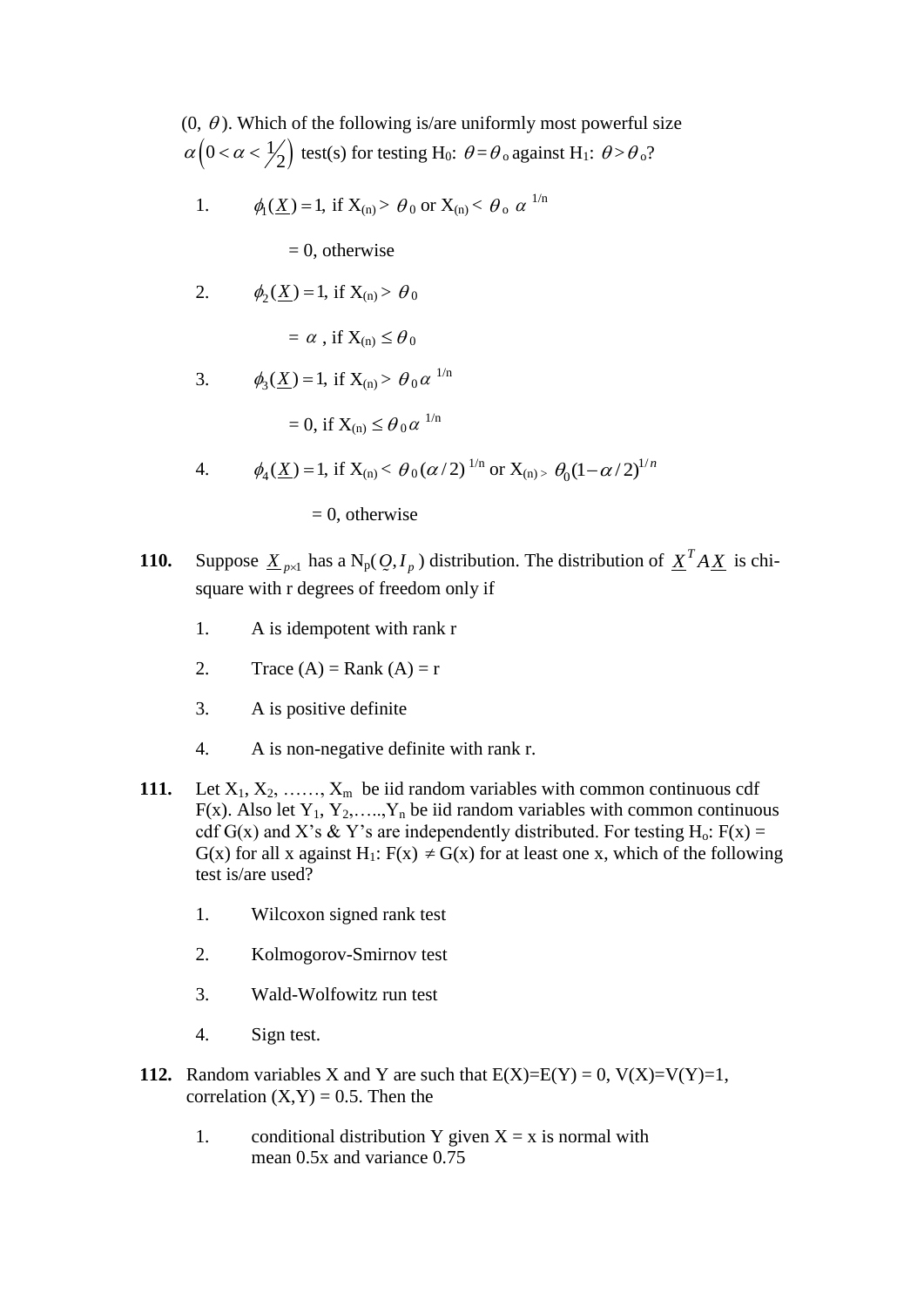- 2. least-squares linear regression of Y on X is  $y=0.5x$  and of X on Y is  $x=2y$
- 3. least-squares linear regression of X on Y is  $x = 0.5y$  and of Y on X is  $y = 2x$ .
- 4. least-squares linear regression of Y on X is  $y=0.5x$  and of X on Y is x  $= 0.5y.$
- **113.** X has a binomial (5,p) distribution on which an observation x=4 has been made. In a Bayesian approach to the estimation of p, a beta (2,3) prior distribution (with density proportional to  $p(1-p)^2$ ) has been formulated. Then the posterior
	- 1. distribution of p is uniform on (0.1)
	- 2. mean of p is  $\frac{6}{16}$ 10
	- 3. distribution of p is beta (6,4)
	- 4. distribution of p is binomial (10,0.5).

**114.** In a study of voter preferences in an election, the following data were obtained

| Gender | Party voting for | Total |      |
|--------|------------------|-------|------|
|        | C                | В     |      |
| Male   | 250              | 250   | 500  |
| Female | 250              | 250   | 500  |
| Total  | 500              | 500   | 1000 |

### Then the

- 1. chi-square statistic for testing no association between party and gender is 0.
- 2. expected frequency under the hypothesis of no association is 250 in each cell.
- 3. log-linear model for cell frequency  $m_{ii}$ ,  $log(m_{ii}) = constant$ , i,j=1,2, fits perfectly to the data.
- 4. chi-square test of no gender-party association with 1 degree of freedom has a p-value of 1.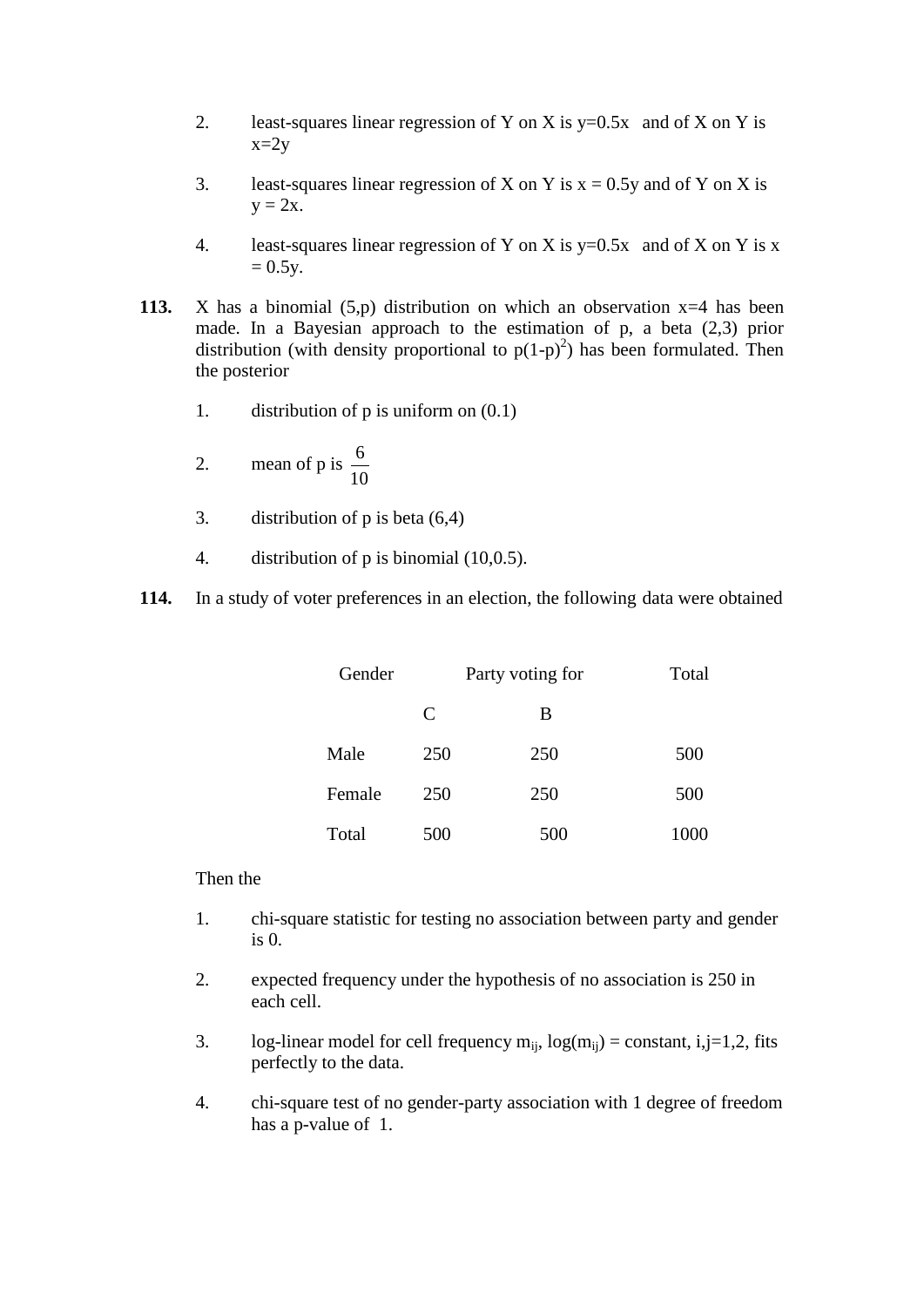**115.** Let X,Y and N be independent random variables with  $P(X=0) = \frac{1}{2} - P(X=1)$ and Y following Poisson with parameter  $\lambda > 0$  and N following normal with mean 0 and variance 1. Define

$$
Z = \begin{cases} Y & \text{if} \quad X = 0 \\ N & \text{if} \quad X = 1 \end{cases}
$$

Then, the characteristic function of Z is given by

1.  $\left(\frac{1}{2} + \frac{1}{2}e^{it}\right)e^{-\lambda\left(1-e^{it}\right)}e^{-t^2/2}$  $\frac{1}{2}$  +  $\frac{1}{2}$  $\left(\frac{1}{2} + \frac{1}{2}e^{it}\right)e^{-\lambda\left(1-e^{it}\right)}e^{-t}$  $\left(\frac{1}{2}+\frac{1}{2}e^{it}\right)e^{-\lambda}$ 

2. 
$$
e^{-\lambda(1-e^{it})}e^{-t^2/2}
$$

3. 
$$
\frac{e^{-\lambda(1-e^{it})}+e^{-t^2/2}}{2}
$$

4. 
$$
\left(\frac{1}{2} + \frac{1}{2}e^{it}\right)\left(\frac{e^{-\lambda\left(1-e^{it}\right)} + e^{-t^2/2}}{2}\right).
$$

*n*

- **116.** A simple random sample of size n is drawn from a finite population of N units, *with* replacement. The probability that the i<sup>th</sup> ( $1 \le i \le N$ ) unit is included in the sample is
	- 1. *n/N*

$$
2. \qquad 1 - \left(1 - \frac{1}{N}\right)^n
$$

3. 
$$
\left(\frac{N-1}{N}\right)^n
$$
  
4. 
$$
\frac{n(n-1)}{N(N-1)}.
$$

- **117.** Under a balanced incomplete block design with usual parameters v, b, r, k,  $\lambda$ , which of the following is/are true?
	- 1. All treatment contrasts are estimable if  $k > 2$
	- 2. The variance of the best linear unbiased estimator of any normalized treatment contrast is a constant depending only on the design parameters and the per observation variance
	- 3. The covariance between the best linear unbiased estimators of two mutually orthogonal treatment contrasts is strictly positive
	- 4. The variance of the best linear unbiased estimator of an elementary treatment contrast is strictly smaller than that under a randomized block design with replication r.